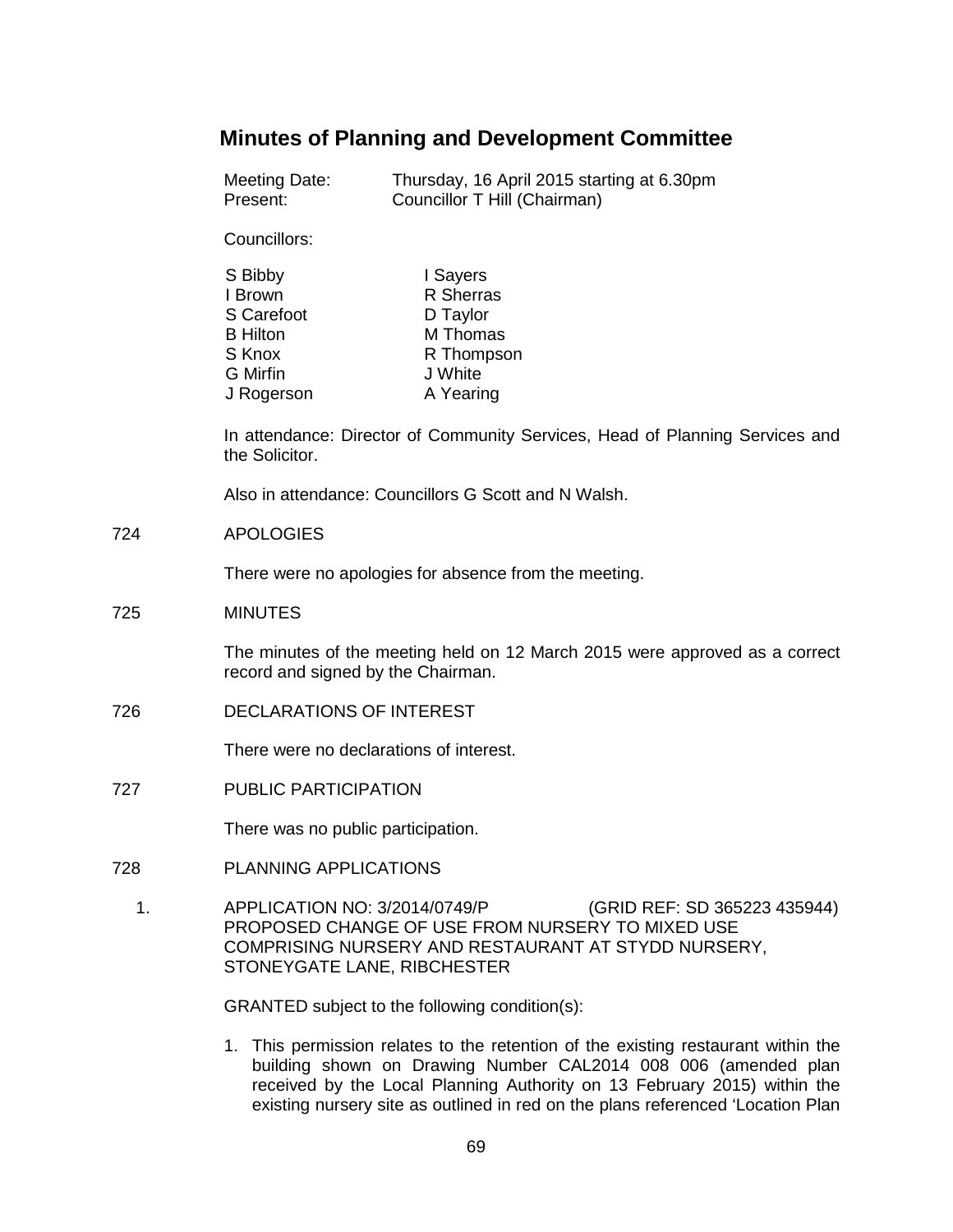Scale 1:1250' and 'Block Plan Scale 1:500' (amended plans received by the Local Planning Authority on 31 March 2015). No permission is implied or granted for any other non-nursery related businesses or structures within the application site.

REASON: For the avoidance of doubt as the application only sought retrospective permission for the restaurant and not for any of the other businesses or structures within the application site.

2. Within six months of the date of this permission, the access into the site shall be modified and the car parking spaces shall be laid out and marked out on site as shown on the submitted 1:500 Scale Block Plan (amended plan received by the Local Planning Authority on 31 March 2015) and as previously granted planning permission on 16 January 2015 under reference 3/2014/0665/P.

REASON: To ensure the implementation of the access and car parking improvements within a reasonable timescale in the interests of highway safety and to comply with Policy DMG1 of the Ribble Valley Core Strategy (Adopted Version).

3. Within two months of the date of this permission, a visibility splay should be formed at the junction of the site access on to Stoneygate Lane that has dimensions of 2.4m x 15m to the north of the access and 2.4m x 25m to the south of the access. Thereafter, notwithstanding the provisions of the Town and Country Planning Permitted Development Order 2008 (as amended) no building, wall, fence, hedge, tree, shrub or other device shall be erected, planted or allowed to remain within the visibility splay.

REASON: In the interests of highway safety and to comply with Policy DMG1 of the Ribble Valley Core Strategy (Adopted Version).

4. Within two months of the date of this permission, the access shall have been given a tarmacadam finish for the first 10m of its length measured from the edge of the carriageway of Stoneygate Lane. Thereafter, this section of the access shall be retained in this manner in perpetuity.

REASON: To prevent loose materials from being deposited on the public highway in the interests of highway safety and to comply with Policy DMG1 of the Ribble Valley Core Strategy (Adopted Version).

5. Within one month of the date of this permission, a car park management plan shall have been submitted to and approved in writing by the Local Planning Authority. This shall include measures that would result in the more efficient use of the customer parking spaces and measures to prevent inappropriate and unsafe parking on Stoneygate Lane when the car park is full. The measures shall include the employment of a member of staff who will assist and advise customers at all times when in excess of 25 of the 31 customer parking spaces are in use. The measures shall also include the use of appropriate signs at the site entrance advising potential customers when the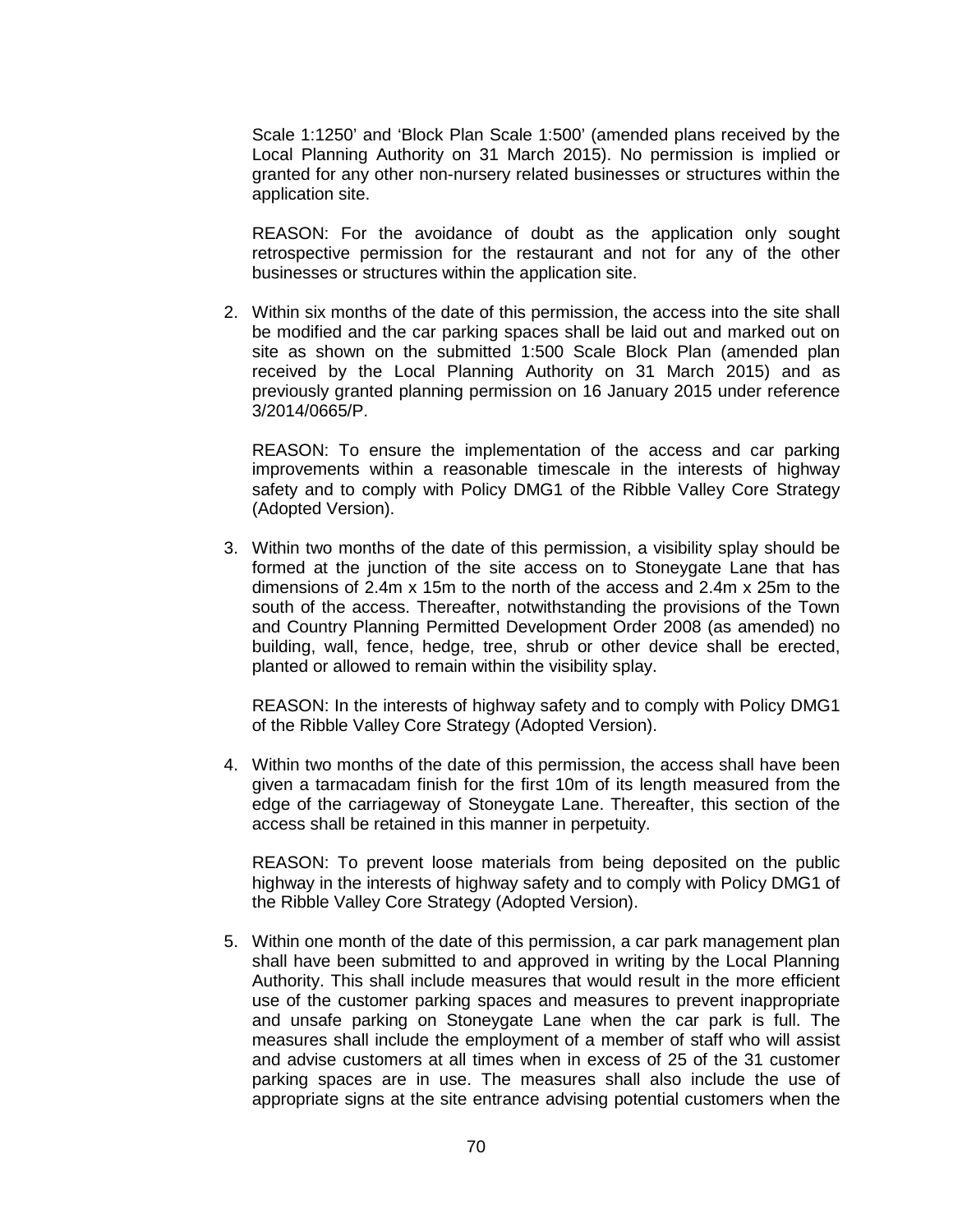car park is full and advising them that, for highway safety reasons, they should not park on Stoneygate Lane. Precise details of such signs shall be submitted for the Council's written approval under the requirements of this condition.

All measures that are subsequently approved in writing by the Local Planning Authority shall be operated at all times when the individual businesses at this site are open for operation.

REASON: In order to ensure that the operation of the Glasshouse Restaurant does not result in excessive parking on Stoneygate Lane in the interests of highway safety and to comply with Policy DMG1 of the Ribble Valley Core Strategy (Adopted Version).

6. The restaurant use hereby permitted shall be restricted to between 1000 hours to 1600 hours Wednesday to Sunday (with no opening on Monday and Tuesday) and between 1830 hours to 2030 hours on Fridays and Saturdays during the months of June, July and August.

REASON: To comply with the terms of the application and in the interests of the amenities of nearby residents and highway safety as required by Policy DMG1 of the Ribble Valley Core Strategy (Adopted Version).

RESOLUTION 2: That the applicants be informed of Committee's concern in relation to the noise element and the need to enforce the appropriate conditions.

### **NOTE**

The applicant is advised that this permission only authorises the continued operation of the Glasshouse Restaurant subject to strict compliance with the conditions that have been imposed on the Permission. There are, however, other unauthorised businesses operating from this site that remain liable to the possibility of Enforcement Action should the Local Planning Authority consider there to be expediency for such action. The applicant is also advised that the Council would need to give consideration to the instigation of Enforcement Action in the event of any non-compliance with the conditions that are imposed on this planning permission.

 2. APPLICATION NO: 3/2014/1061/P (GRID REF: SD 373365 436446) ERECTION OF 8 BUNGALOWS FOR THE OVER 55'S AT OLD WHALLEY NURSERIES, CLITHEROE ROAD, BARROW BB7 9AQ

GRANTED subject to the following condition(s):

1. The development must be begun no later than the expiration of three years beginning with the date of this permission.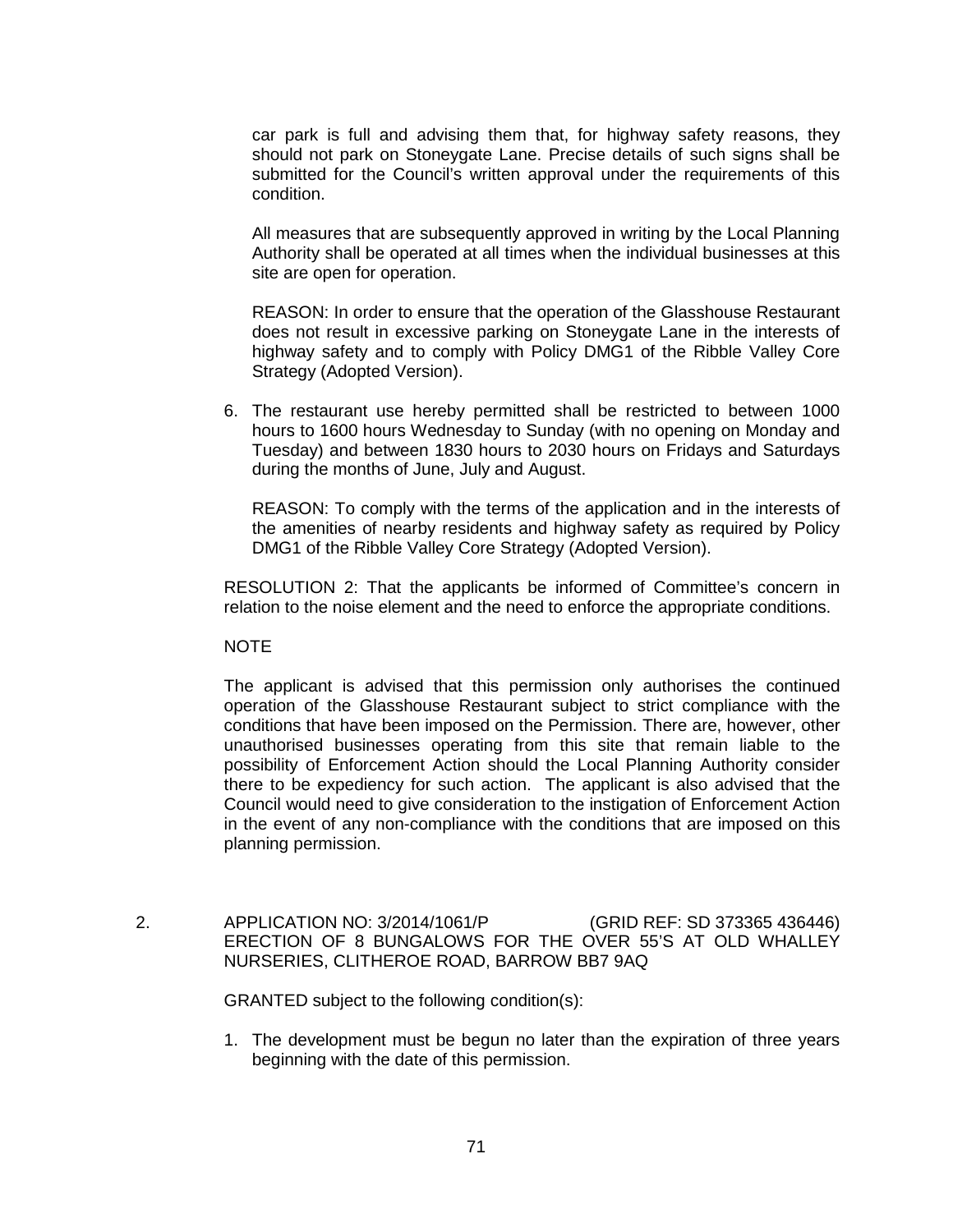REASON: Required to be imposed in pursuance to Section 91 of the Town and Country Planning Act 1990.

2. This permission shall relate to the development as shown on drawing no. 14-097 1000 rev A, 14-097 1005 rev A, 14-097 1001 rev A, 14-097 1010, 14- 097 1012, 14-097 1011 14-097 1013 and 14-097 1014.

REASON: For the avoidance of doubt and to clarify which plans are relevant and to ensure that the development is carried out in accordance with the approved plans.

3. Precise specifications or samples of walling, roofing and window/door framing materials including their colour and texture shall have been submitted to and approved in writing by the Local Planning Authority before their use in the proposed works.

REASON: In order that the Local Planning Authority may ensure that the materials to be used are appropriate to the locality in accordance with Policy DMG1 of the Ribble Valley Core Strategy (Adoption Version).

4. The development hereby permitted shall not be commenced until full details of the proposed landscaping have been submitted to, and approved in writing by, the Local Planning Authority. The scheme shall indicate, as appropriate, the types and numbers of trees and shrubs, their distribution on site, their maturity at the time of planting, those areas to be seeded, turfed, paved or hard landscaped, including details of any changes of level or landform.

The approved landscaping scheme shall be implemented in the first planting season prior to commencement of the development unless otherwise agreed by the Local Planning Authority, whether in whole or part and shall be maintained thereafter for a period of not less than 15 years to the satisfaction of the Local Planning Authority. This maintenance shall include the replacement of any tree or shrub which is removed, or dies, or is seriously damaged, or becomes seriously diseased, by a species of similar size to those originally planted.

REASON: In the interests of the amenity of the area and to comply with Policies DMG1, EN2 and DME3 of Ribble Valley Core Strategy (Adoption Version).

5. Notwithstanding any indication on the approved plans, no development approved by this permission shall commence until a scheme for the disposal of foul and surface waters for the entire site has been submitted to and approved in writing by the Local Planning Authority. For the avoidance of doubt, surface water must drain separate from the foul and no surface water will be permitted to discharge directly or indirectly into existing sewerage systems. The development shall be completed, maintained and managed in accordance with the approved details.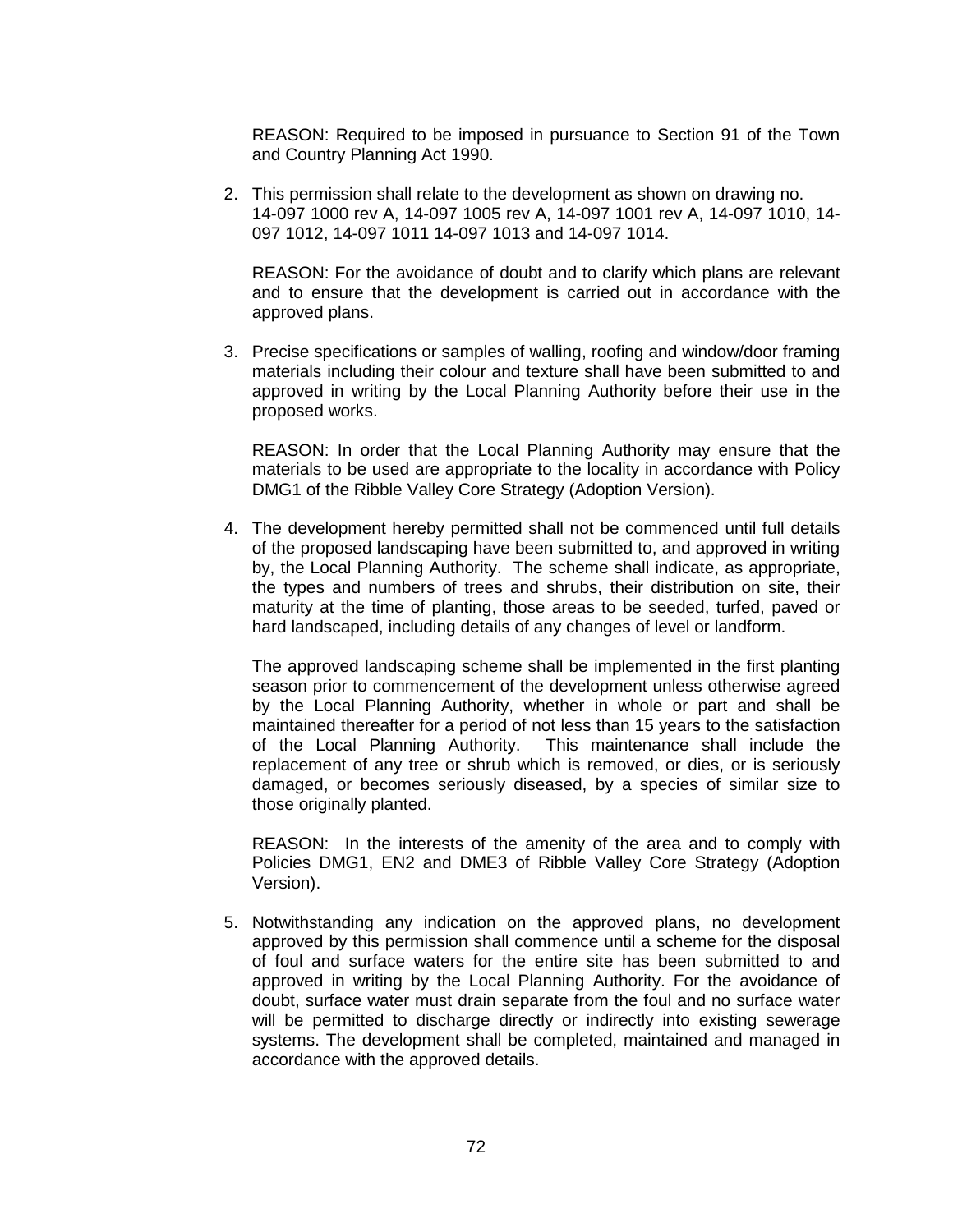REASON: To prevent the increased risk of flooding, both on and off site. In accordance with Policies EN2, EN4, DME2 and DME3 Ribble Valley Core Strategy (Adoption Version).

6. Notwithstanding the details shown on the submitted plans, the proposed driveway/hard surfacing to the front of the property shall be constructed using permeable materials on a permeable base, or provision shall be made to direct run-off water from the hard surface to a permeable or porous area or surface within the boundaries of the property (rather than to the highway), unless otherwise agreed to in writing by the Local Planning Authority.

REASON: In the interests of Highway Safety and to prevent flooding. In accordance with Policies EN2, EN4, DME2 and DME3 of the Ribble Valley Core Strategy (Adoption Version).

- 7. No phase of development shall take place until a Construction Management Plan has been submitted to and approved in writing by the Local Planning Authority for that phase. The approved Statement shall be adhered to throughout the construction period and shall provide for:
	- The parking of vehicles of site operatives and visitors;
	- Loading and unloading of plant material;
	- Storage of plant materials used in the construction of development;
	- The erection and maintenance of security hoardings;
	- Wheel washing facilities;
	- A management plan to control the emission of dust and dirt during construction identifying suitable mitigation measures;
	- Details of the storage of potential ground and water contaminants
	- A scheme for protecting trees;
	- A scheme for recycling/disposing of waste resulting from construction work; and
	- A scheme to control noise during the construction phase.

REASON: In the interests of protecting residential amenity from noise and disturbance in accordance with Policy DMG1 of the Ribble Valley Core Strategy (Adoption Version).

8. The new estate road shall be constructed in accordance with the Lancashire county Council specification for Construction of Estate Roads to at least a base course level before any development takes place within the site.

REASON: To ensure that satisfactory access is provided to the site before the development hereby permitted becomes operative and to comply with Policy DMG1 of the Core Strategy Adopted version.

9. Before the use of the site hereby permitted is brought into operation facilities shall be provided within the site by which means the wheels of vehicles may be cleaned before leaving the site.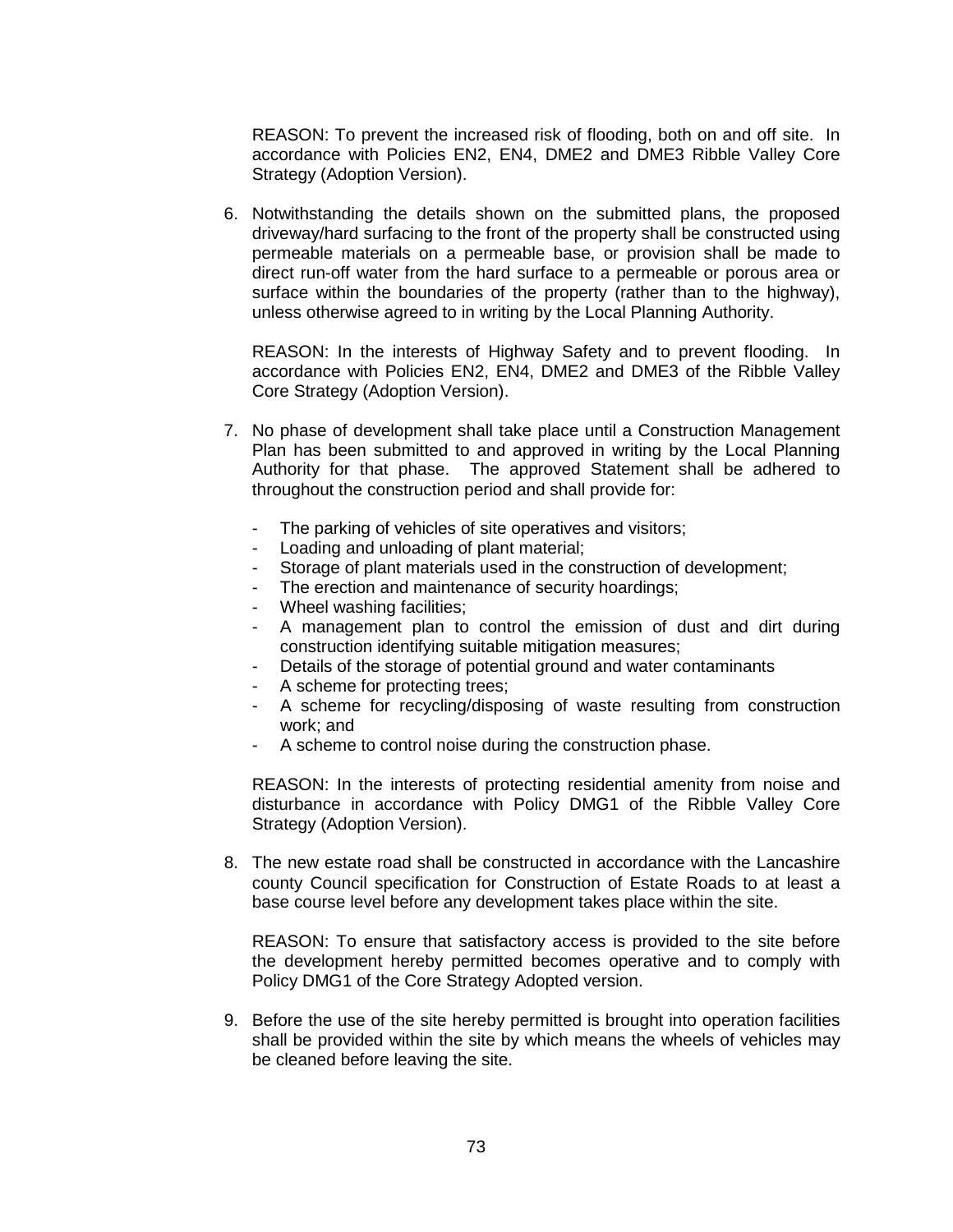REASON: To avoid the possibility of the public highway being affected by the deposit of mud and/or loose materials thus creating a potential hazard to road users and to comply with Policy DMG1 of the Core Strategy Adopted version.

10. No part of the development hereby approved shall commence until a scheme for the construction of the site access and the off-site works of highway improvement has been submitted to and approved by, the Local Planning Authority in consultation with the Highway Authority.

REASON: In order to satisfy the Local Planning Authority and Highway Authority that the final details of the highway scheme/works are acceptable before work commences on site and to comply with Policy DMG1 of the Core Strategy Adopted version.

11. No part of the development hereby approved shall be occupied or opened for trading until the approved scheme referred to in Condition 9 has been constructed and completed in accordance with the scheme details.

REASON: In order that the traffic generated by the development does not exacerbate unsatisfactory highway conditions in advance of the completion of the highway scheme/works and to comply with Policy DMG1 of the Core Strategy Adopted version.

12. Within a period of 12 weeks from the commencement of the initial marketing of the dwellings hereby permitted, the marketing of the dwellings shall be restricted to those with a local connection clause, which shall have been submitted to and agreed by the Local Planning Authority and during that 12 week period no dwelling shall be sold or let to any person not complying with the clause.

REASON: In order that the LPA can secure benefits to the borough and secure residential properties to a local connection clause.

13. No development shall take place until a scheme to secure at least 10% of the energy requirements of the development hereby permitted from renewable or low carbon energy sources, with a timetable for implementation, has been submitted to and approved in writing by the local planning authority. Development shall be carried out in accordance with the approved scheme and retained thereafter at all times in accordance with the approved scheme. Any solar panels installed as part of this scheme shall be removed after a period of 25 years from the date of electricity first being generated.

 REASON: To allow the energy needs of the development to be partially generated on site to reduce reliance on the grid in accordance with Key Statements EN2 and EN3 and Policies DMG1 and DME5 of the Ribble Valley Core Strategy (Adopted Version) and the National Planning Policy Framework.

(Mr Love spoke in favour of the above application).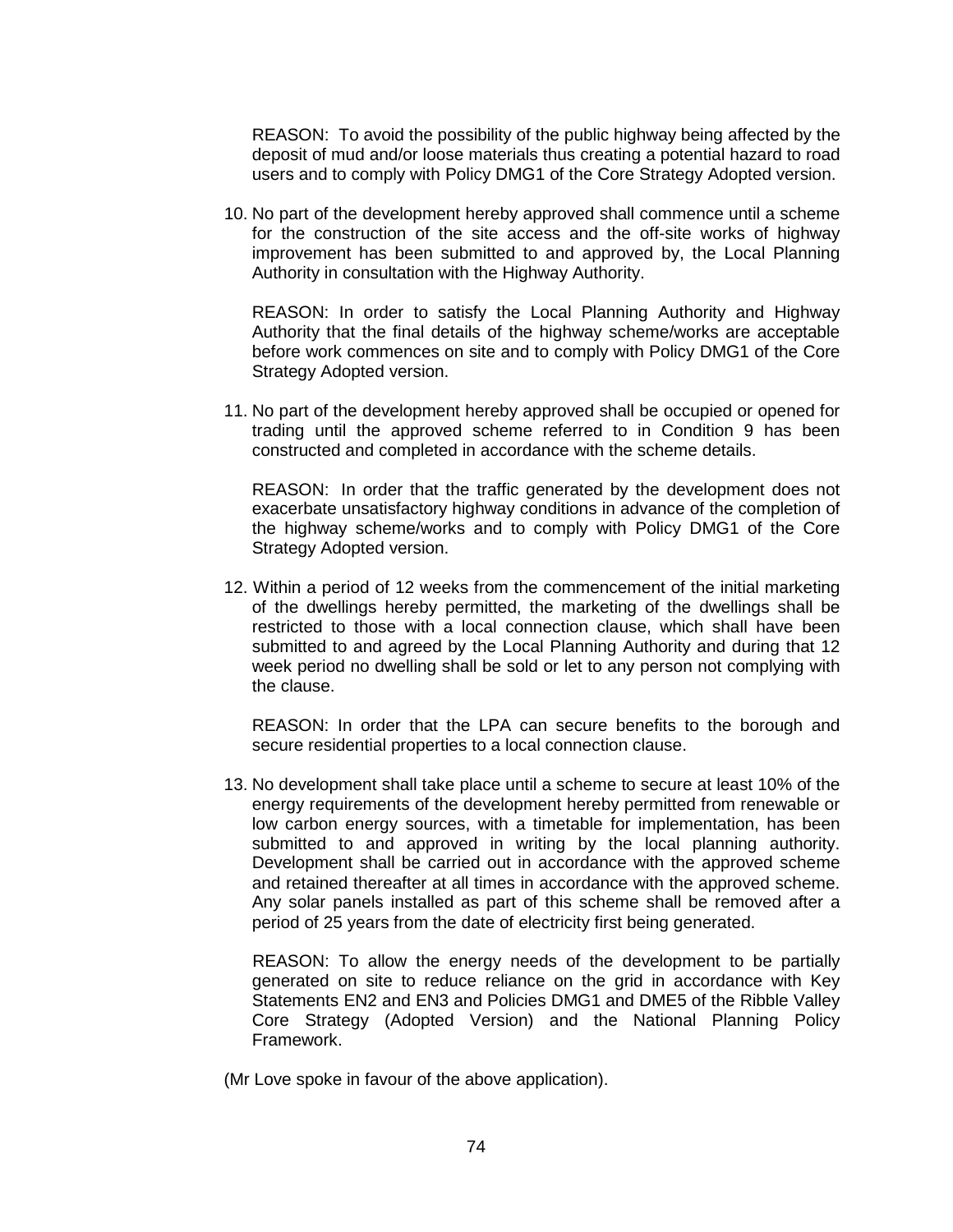3. APPLICATION NO: 3/2014/1092/P (GRID REF: SD 365462 432631) RETROSPECTIVE APPLICATION FOR CHANGE OF USE OF AN AGRICULTURAL STORAGE BUILDING TO SCARE KINGDOM AND VISITOR ATTRACTION, RETENTION OF TEMPORARY STORAGE CONTAINER BUILDING AND CAR PARKING AT HAWKSHAW FARM, LONGSIGHT ROAD, CLAYTON-LE-DALE

DEFERRED for further information.

(Councillor Walsh was given permission to speak on the above application. Mr Dowson spoke in favour of the above application. Mr Barnett spoke against the above application).

 4. APPLICATION NO: 3/2014/1094/P (GRID REF: SD 365462 432631) RETROSPECTIVE APPLICATION FOR A VISITOR CENTRE COMPRISING A CAR PARK, 5 LIVESTOCK SHELTERS, 1 STORAGE BUILDING, 1 POLYTUNNEL AND 1 CHILDREN'S PLAY AREA AT HAWKSHAW FARM, LONGSIGHT ROAD, CLAYTON-LE-DALE

GRANTED subject to the following condition(s):

- 1. This retrospective permission relates to the visitor centre and car park including the buildings and structures as shown on the submitted plans referenced as follows:
	- Site Plan Drawing Number HF/SP Scale 1:500.
	- Elevation 1 Livestock shelters 1 and 2 and Polytunnel Scale 1:100.
	- Elevation  $2$  Storage and guinea pig/rabbit accommodation Scale 1:100.
	- Elevation 3 Pony and donkey shed Scale 1:100.
	- Elevation 4 Hen and duck shed Scale 1:100.

REASON: For the avoidance of doubt and to define the development for which retrospective permission is hereby granted.

2. The use of the visitor centre to which this permission relates shall be restricted to dates between 15 March and 30 September inclusive and shall only be open at weekends and bank holidays and only on weekdays during school holidays; and the opening hours shall be restricted to between 9.30am and 5pm.

REASON: To comply with the terms of the application and in the interests of the amenities of the locality in order to comply with the requirements of Policy DMG1 of the Ribble Valley Core Strategy Adopted Version.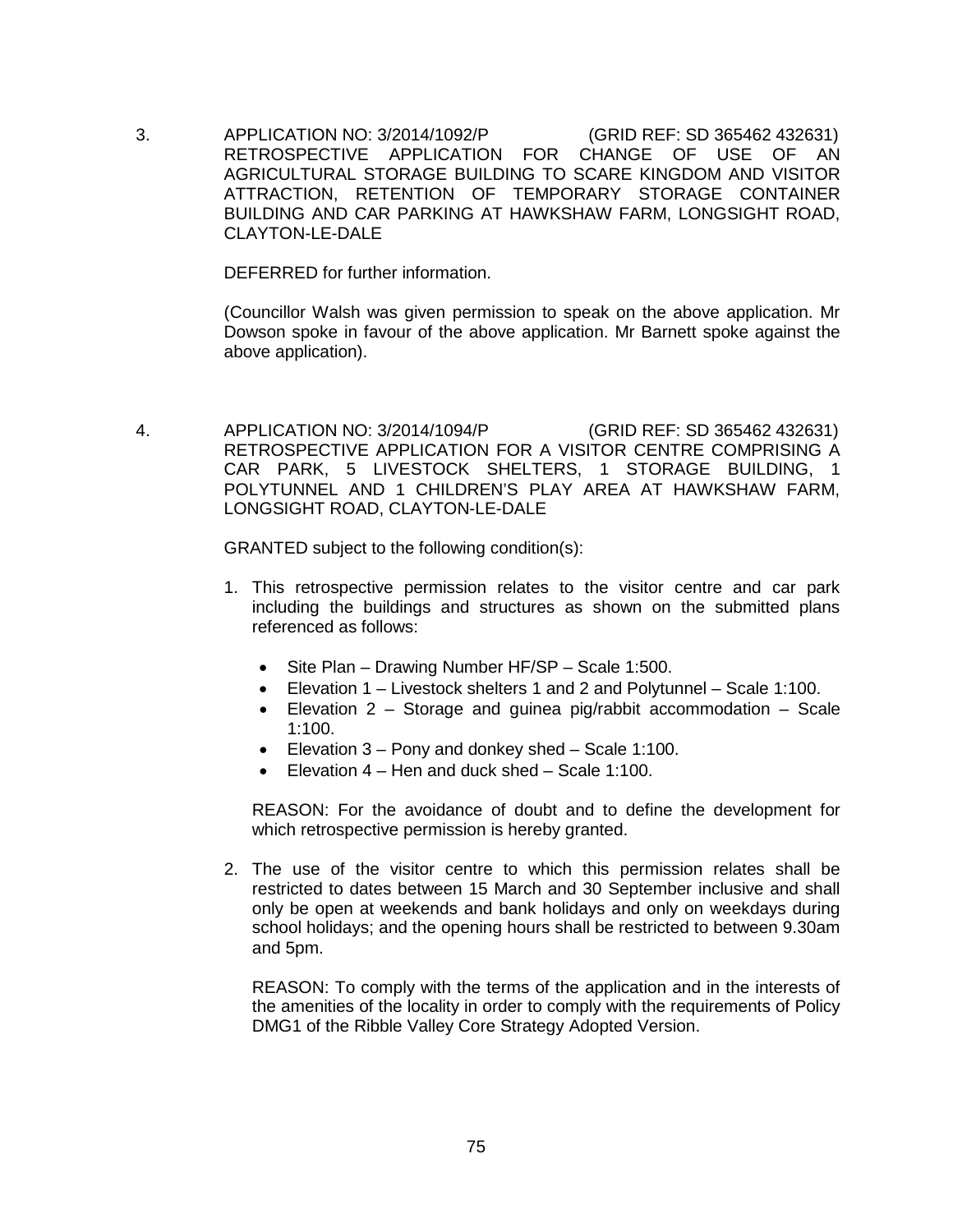5. APPLICATION NO: 3/2014/1115/P (GRID REF: SD 364806 435134) VARIATION OF CONDITION NO 10 OF PLANNING CONSENT 3/2014/0624/P TO MODIFY THE REQUIREMENT OF RESTRICTING NO SURFACE WATER DISCHARGE TO PUBLIC SEWAGE SYSTEM EITHER DIRECTLY OR INDIRECTLY AT LAND AT PARSONAGE AVENUE, RIBCHESTER

GRANTED and that condition 10 be altered to read:

1. Prior to commencement of the development, the surface water drainage scheme based on sustainable drainage principles and assessment of hydrological and hydrogeological context (inclusive of how the scheme shall be managed after completion) shall be submitted to and approved in writing by the Local Planning Authority. This site must be drained on separate systems combining just prior to connection to the public combined sewage system. Surface water discharging to the sewage system must be attenuated to a maximum discharge rate of 5 litres per second so that it will not exceed the run-off from the undeveloped site and not increase the risk of flooding off site. The drainage strategy should demonstrate the surface water run-off generated up to and including the 100 year plus class climate change critical storm or nor exceed the run-off from the undeveloped site following the corresponding rainfall event. The development must be completed in accordance with the approved scheme prior to first occupation and shall be maintained and managed in accordance with approved details.

REASON: To ensure that a satisfactory means of drainage to prevent the risk of flooding in accordance with Policies DMG1 and DME6 of the Ribble Valley Core Strategy adopted version.

(Mr Ellis spoke in favour of the above application).

 6. APPLICATION NO: 3/2015/0029/P (GRID REF: SD 374508 442208) PROPOSED ERECTION OF THREE DWELLINGS WITH ASSOCIATED VEHICULAR ACCESS AND LANDSCAPING AT LAND AT HAZELMERE, PIMLICO ROAD, CLITHEROE

The Head of Planning Services reported late items.

GRANTED subject to the following conditions:

1. The development must be begun no later than the expiration of three years beginning with the date of this permission.

REASON: Required to be imposed in pursuance to Section 91 of the Town and Country Planning Act 1990.

2. Unless explicitly required by condition within this consent, the development hereby permitted shall be carried out in complete accordance with the proposals as detailed on the submitted drawings: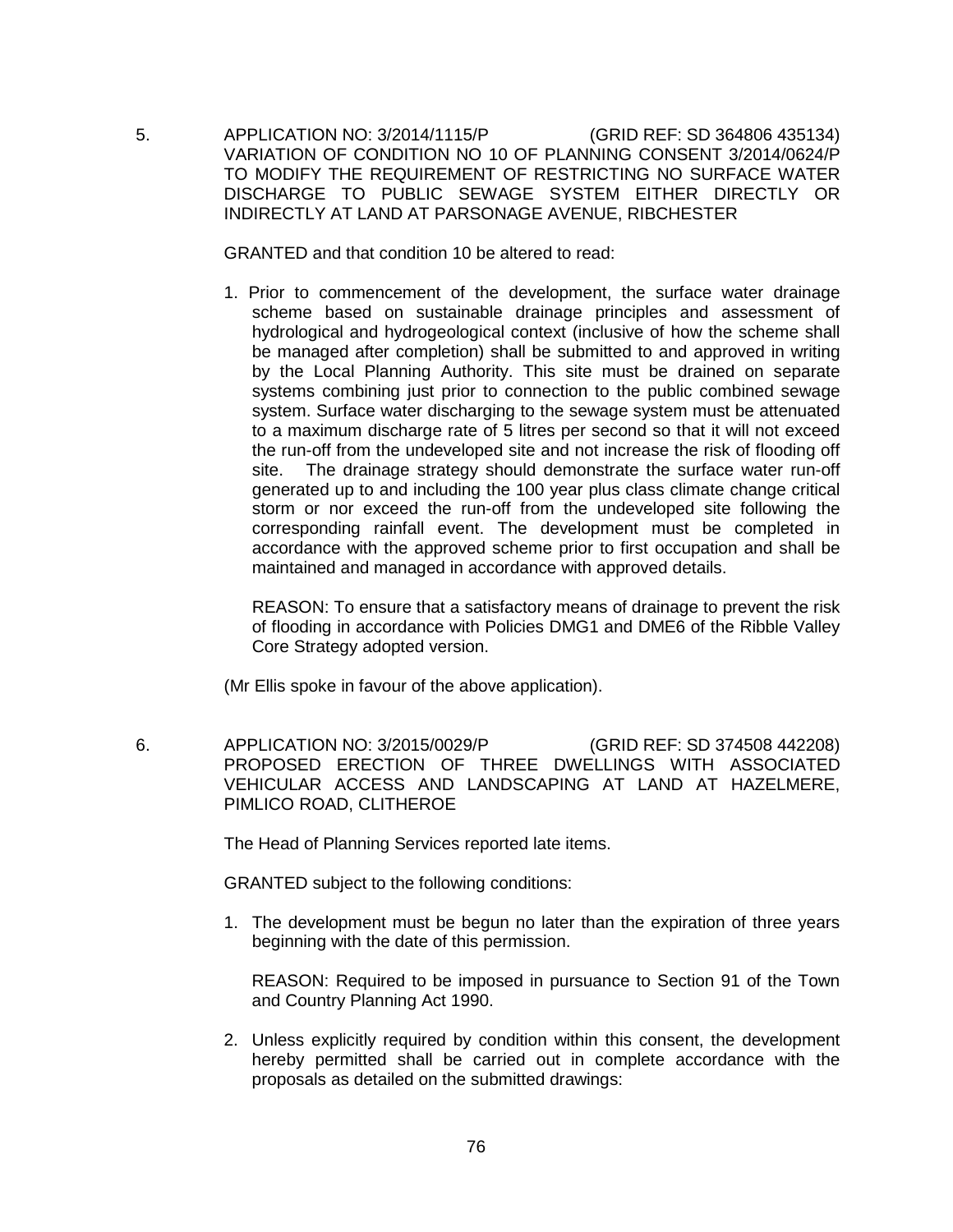Proposed West Streetscene: 3804 1-06A Proposed Siteplan & Elevation: 3804 1-04C Proposed Elevations: 3804 1-02D Proposed Plans: 3804 1-03A

REASON: For the avoidance of doubt to clarify which plans are relevant.

3. Prior to the commencement of the development section details at a scale of not less than 1:20 of each elevation shall have been submitted to and approved by the Local Planning Authority. For the avoidance of doubt the sections shall clearly detail all eaves, guttering/rain water goods, soffit/overhangs, window/door reveals and the proposed window/door framing profiles and materials. The development shall be carried out in strict accordance with the approved details.

REASON: In order that the Local Planning Authority may ensure that the detailed design of the proposal is appropriate to the locality in accordance with Key Statement EN5 and Policies DMG1 and DME4 of the Ribble Valley Core Strategy (Adopted Version).

4. Notwithstanding the submitted details, prior to the commencement of the development, section details and elevations at a scale of not less than 1:20 of the proposed refuse storage structures, boundary treatments, gates , fencing and walling and shall have been submitted to and approved by the Local Planning Authority. The development shall be carried out in strict accordance with the approved details.

REASON: In order that the Local Planning Authority may ensure that the detailed design of the proposal is appropriate to the locality in accordance with Key Statement EN5 and Policies DMG1 and DME4 of the Ribble Valley Core Strategy (Adopted Version).

5. Prior to the commencement of the development, details of existing and proposed land levels, including slab levels, shall have been submitted to and agreed in writing by the Local Planning Authority. The development shall be carried out in strict accordance with the approved details unless agreed in writing by the Local Planning Authority.

REASON: In order that the Local Planning Authority can ensure that the development responds appropriately to the topography of the site and in the interests of the appearance of the locality in accordance with Key Statement EN5 and Policies DMG1 and DME4 of the Ribble Valley Core Strategy (Adopted Version).

6. Precise specifications or samples of all external surfaces (including details and extents of surfacing) of the development hereby permitted shall have been submitted to and approved by the Local Planning Authority before their use in the proposed development.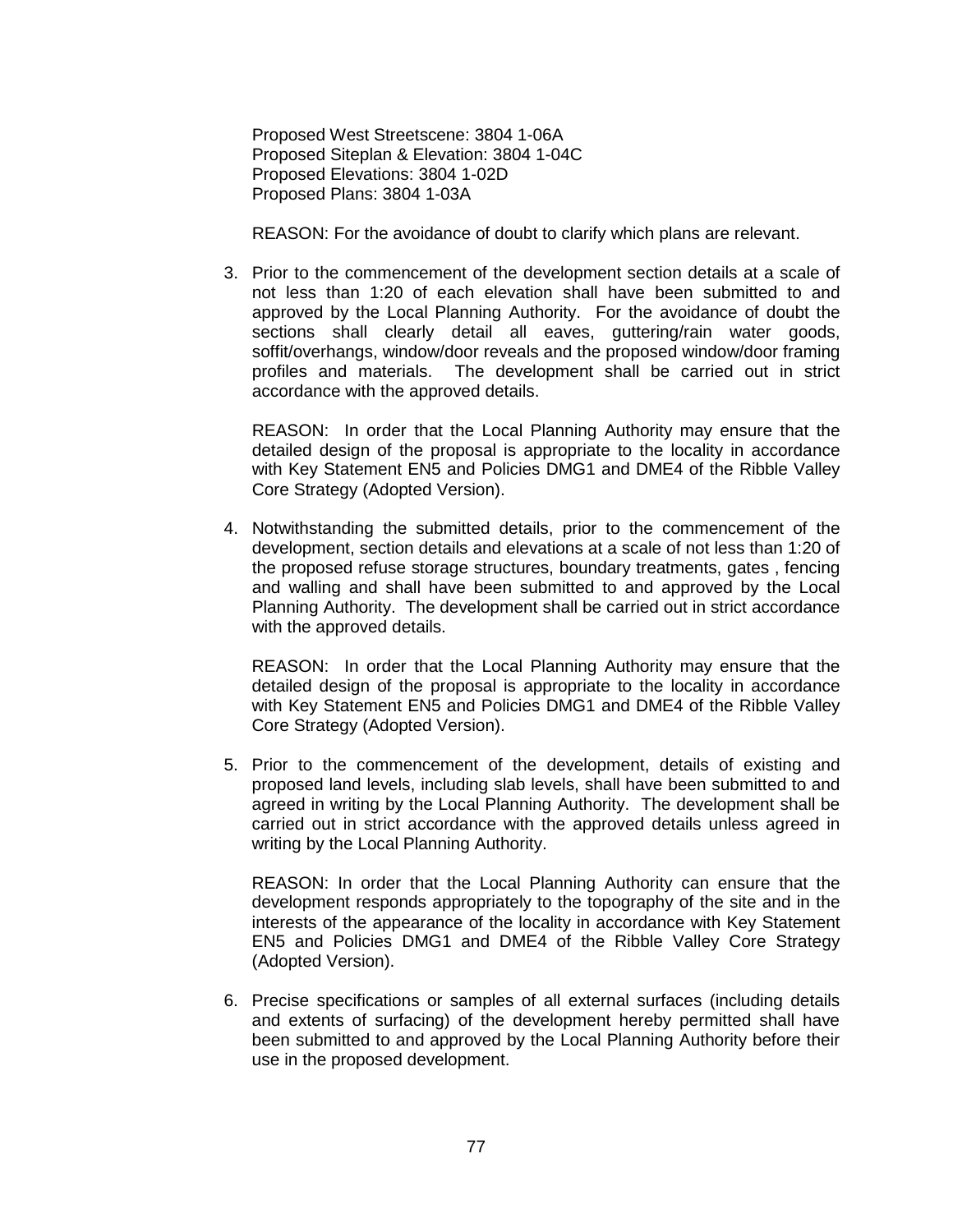REASON: In order that the Local Planning Authority may ensure that the materials to be used are appropriate to the locality in accordance with Key Statement EN5 and Policies DMG1 and DME4 of the Ribble Valley Core Strategy (Adopted Version).

7. The proposed first floor window to the east elevation (as indicated on drawing 3804-1/02D) shall be fitted with obscure glazing (which shall have an obscurity rating of not less than 4 on the Pilkington glass obscurity rating or equivalent scale) and shall be non-opening, unless the parts of the window which can be opened are more than 1.7 metres above the floor of the room in which the window is installed. The window shall remain in that manner in perpetuity at all times unless otherwise agreed in writing by the Local Planning Authority.

REASON: To protect existing and future residential amenity in accordance with Policy DMG1 of the Ribble Valley Core Strategy (Adopted Version).

- 8. No development shall take place, including any demolition, until a Construction Method Statement has been submitted to and approved in writing by the local planning authority. The approved statement shall be adhered to throughout the construction period. It shall provide for:
	- 1. The parking of vehicles of site operatives and visitors
	- 2. The loading and unloading of plant and materials
	- 3. The storage of plant and materials used in constructing the development
	- 4. The erection and maintenance of security hoarding
	- 5. Wheel washing facilities
	- 6. Measures to control the emission of dust and dirt during construction and demolition.
	- 7. The highway routeing of plant and material deliveries to and from the site.
	- 8. Measures to limit noise disturbance during construction & demolition
	- 9. A scheme for the recycling/disposing of materials/waste resulting from demolition and construction

REASON: To protect existing residential amenity from noise and disturbance and to ensure the safe operation of the immediate highway during the construction phase in accordance with Policy DMG1 of the Ribble Valley Core Strategy (Adopted Version).

9. Prior to commencement of any site works including delivery of building materials and excavations for foundations or services all trees identified in the arboricultural Constraints Appraisal (December 2014) shall be protected in accordance with the BS5837 2012(Trees in Relation to Demolition, Design & Construction) The root protection/exclusion zone shall remain in place until all building work has been completed and all excess materials have been removed from site including soil/spoil and rubble.

No tree pruning shall be implemented without prior written consent, which will only be granted when the local authority is satisfied that it is necessary is in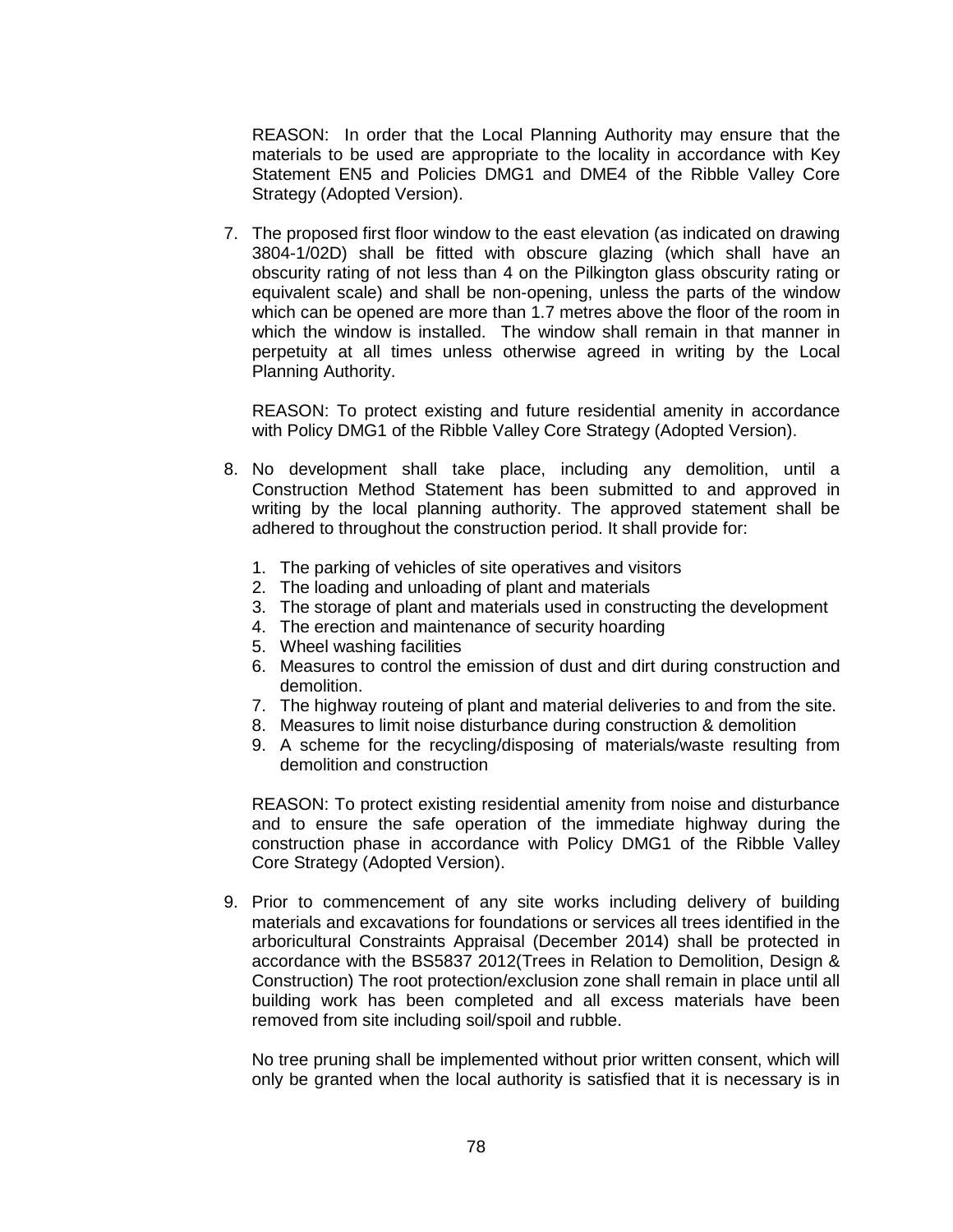accordance with BS3998 for tree work and carried out by an approved arboricultural contractor.

REASON: In order to ensure that trees identified (T1/T2T3) that may be affected by development are protected against the adverse effects of the development in accordance with Policies DMG1 and DME1 of the Ribble Valley Core Strategy (Adopted Version).

- 10. Prior to the commencement of development, the following information shall be submitted to the Local Planning Authority (LPA) for approval in writing:
	- (a) A Desk Study which assesses the risk of the potential for on-site contamination and ground gases and migration of both on and off-site contamination and ground gases.
	- (b) If the Desk Study identifies potential contamination and ground gases, a detailed Site Investigation shall be carried out to address the nature, degree and distribution of contamination and ground gases and shall include an identification and assessment of the risk to receptors as defined under Part IIA of the Environmental Protection Act 1990, focusing primarily on risks to human health and controlled waters. The investigation shall address implications of the health and safety of site workers, of nearby occupied building structures, on services and landscaping schemes and on wider environmental receptors including ecological systems and property. The sampling and analytical strategy shall be submitted to and approved in writing by the LPA prior to the site investigation survey.
	- (c) If the site investigation indicates remediation is necessary, a Remediation Statement detailing the recommendations and remedial measures to be implemented within the site shall be submitted to and approved in writing by the LPA. The remediation shall be carried out in accordance with the agreed statement and on completion of the development/remedial works, the developer shall submit a Verification Report to the LPA for approval in writing that certifies that all works were completed in accordance with the agreed Remediation Statement prior to the first occupation of the development.

REASON: To prevent pollution of ground and surface waters both on and off site and to ensure the site is suitable for its end use in accordance with Policies EN2, EN4, DME2 and DME3 of the Ribble Valley Core Strategy (Adopted Version).

11. Notwithstanding the provisions of the Town and Country Planning (General Permitted Development) Order 1995 (or any Order revoking, amending or reenacting that Order) any future extensions or external alterations to the building including the insertion of any new openings to the external surface of the building (including any roof plane) and any development within the curtilage shall not be carried out without the formal written consent of the Local Planning Authority.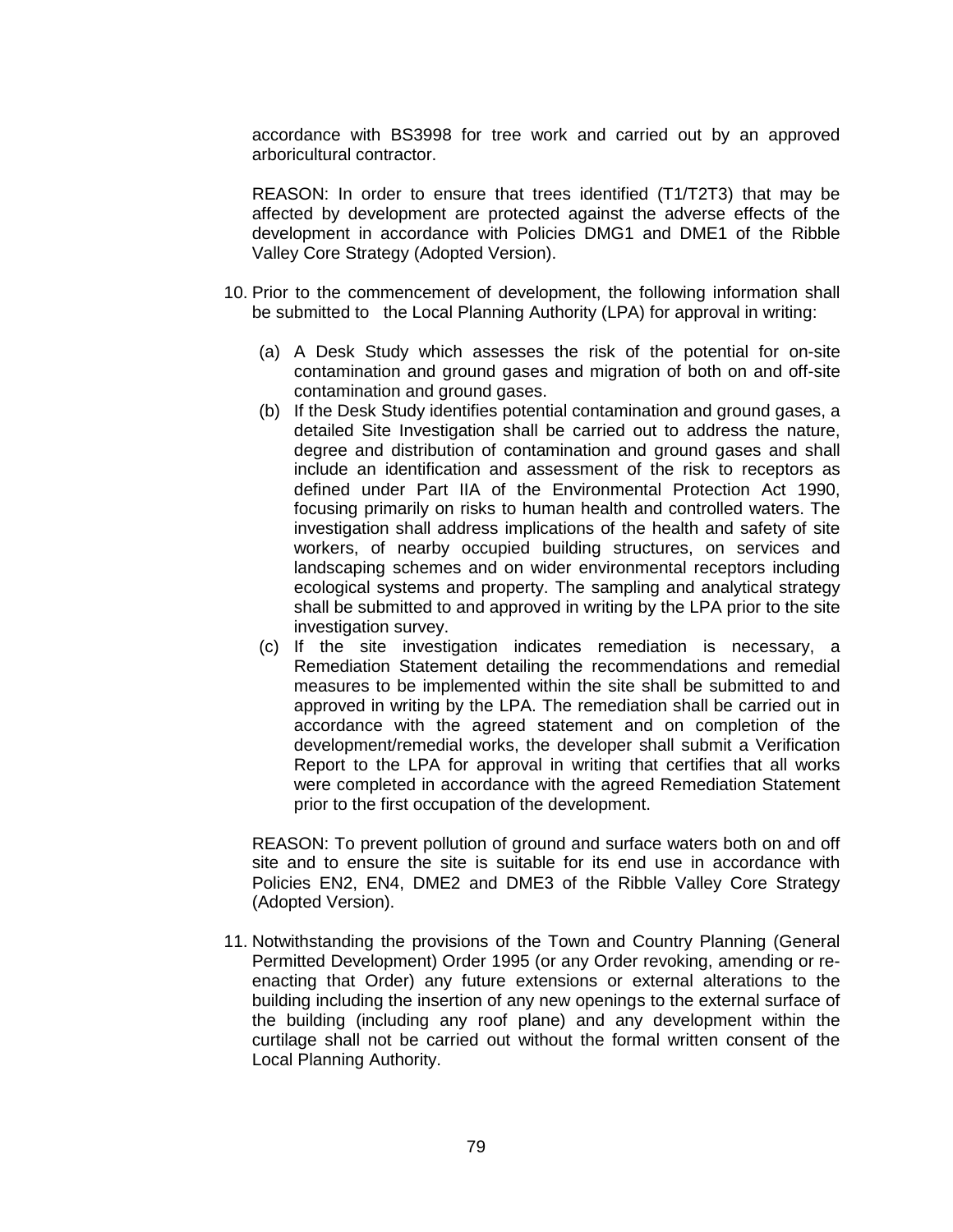REASON: To ensure that subsequent alterations preserve the character and appearance of the area in accordance with Key Statement EN5 and Policies DMG1 and DME4 of the Ribble Valley Core Strategy (Adopted Version).

(Mr French spoke against the above application).

Councillor Knox left the meeting at 7.55pm.

 7. APPLICATION NO: 3/2015/0079/P (GRID REF: SD 369707 450419) PROPOSED STRUCTURAL WORKS TO EXISTING DWELLING TO PREVENT BUILDING FALLING INTO FURTHER DISREPAIR AT EAST VIEW, HALLGATE HILL, NEWTON-IN-BOWLAND

GRANTED subject to the following condition(s):

1. The development must be begun not later than the expiration of three years beginning with the date of this permission.

REASON: Required to be imposed pursuant to Section 18 of the Planning (Listed Buildings and Conservation Areas) Act 1990.

2. Precise specifications, in the form of a method statement, detailing the means by which the existing render will be removed shall have been submitted to and approved by the Local Planning Authority before the commencement of this element of the works.

Where render removal results in the loss of historic fabric, work shall cease to these areas pending further advice from the local planning authority's conservation officer.

REASON: In order to safeguard the special architectural and historic interest and significance of the listed buildings and the character, appearance and significance of Newton Conservation Area.

3. Precise specifications of proposed re-rendering shall have been submitted to and approved by the Local Planning Authority before its use in the proposed works.

REASON: In order to safeguard the special architectural and historic interest and significance of the listed buildings and the character, appearance and significance of Newton Conservation Area.

4. Precise specifications of the appearance of proposed pattress plates (including their surface finish) shall have been submitted to and approved by the Local Planning Authority before their use in the proposed works.

The agreed surface finish shall be implemented within one month of pattress plate installation and retained as such in perpetuity.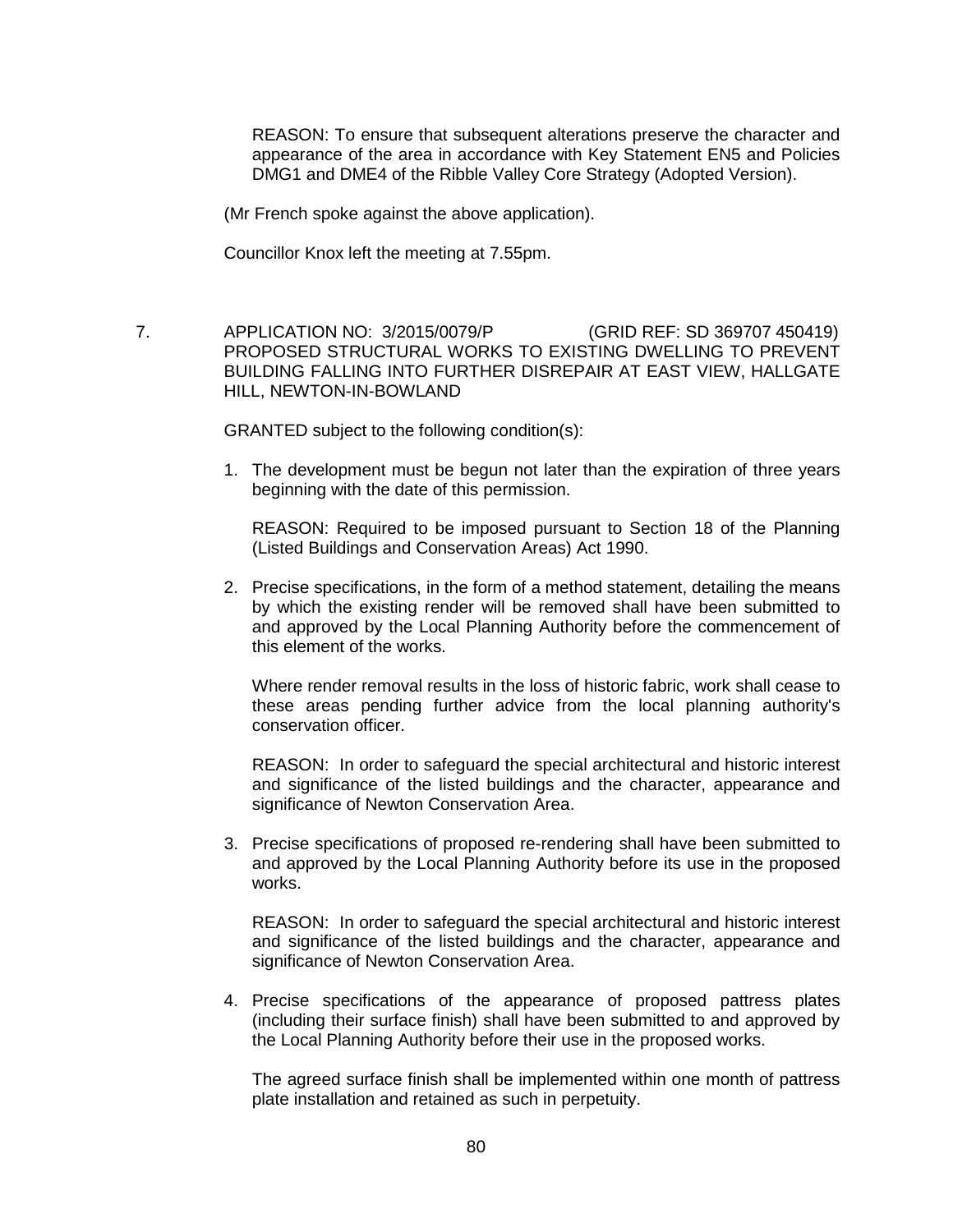REASON: In order to safeguard the special architectural and historic interest and significance of the listed buildings and the character, appearance and significance of Newton Conservation Area.

 8. APPLICATION NO: 3/2015/0101/P (GRID REF: SD 374006 438180) SUBSTITUTION OF 16 HOUSE-TYPES APPROVED UNDER PLANNING PERMISSION 3/2013/0771 AND 3/2014/0944 TOGETHER WITH THE ADDITION OF 3 HOUSE-TYPES. LAND OFF MIDDLE LODGE ROAD, BARROW, BB7 9WD

GRANTED subject to the following condition(s):

- 1. The development must be begun no later than the expiration of three years beginning with the date of this permission. REASON: Required to be imposed in pursuance to Section 91 of the Town and Country Planning Act 1990.
- 2. Unless explicitly required by condition within this consent, the development hereby permitted shall be carried out in complete accordance with the proposals as detailed on the submitted drawings:

Planning Layout: MLR\_BB\_PA03\_01\_A Housetype 309 – Brick Floorplans & Elevations Housetype 313 – Brick Floorplans & Elevations Housetype 356 – Brick Floorplans & Elevations Housetype 356 – Render Floorplans & Elevations Housetype 406 – Render Floorplans & Elevations Housetype 408 – Brick Floorplans & Elevations Housetype 413 – Brick Floorplans & Elevations Housetype 419 – Brick Floorplans & Elevations Housetype 432 – Render Floorplans & Elevations Housetype 450 – Brick Floorplans & Elevations Housetype 453 – Render Floorplans & Elevations Housetype 455 – Brick Floorplans & Elevations Housetype 550 – Brick Floorplans & Elevations

REASON: For the avoidance of doubt to clarify which plans are relevant.

3. Precise specifications or samples of walling, roofing and window/door framing materials including their colour and texture shall have been submitted to and approved in writing by the Local Planning Authority before their use in the proposed works.

REASON: In order that the Local Planning Authority may ensure that the materials to be used are appropriate to the locality in accordance with Policy DMG1 of the Ribble Valley Core Strategy (Adopted Version).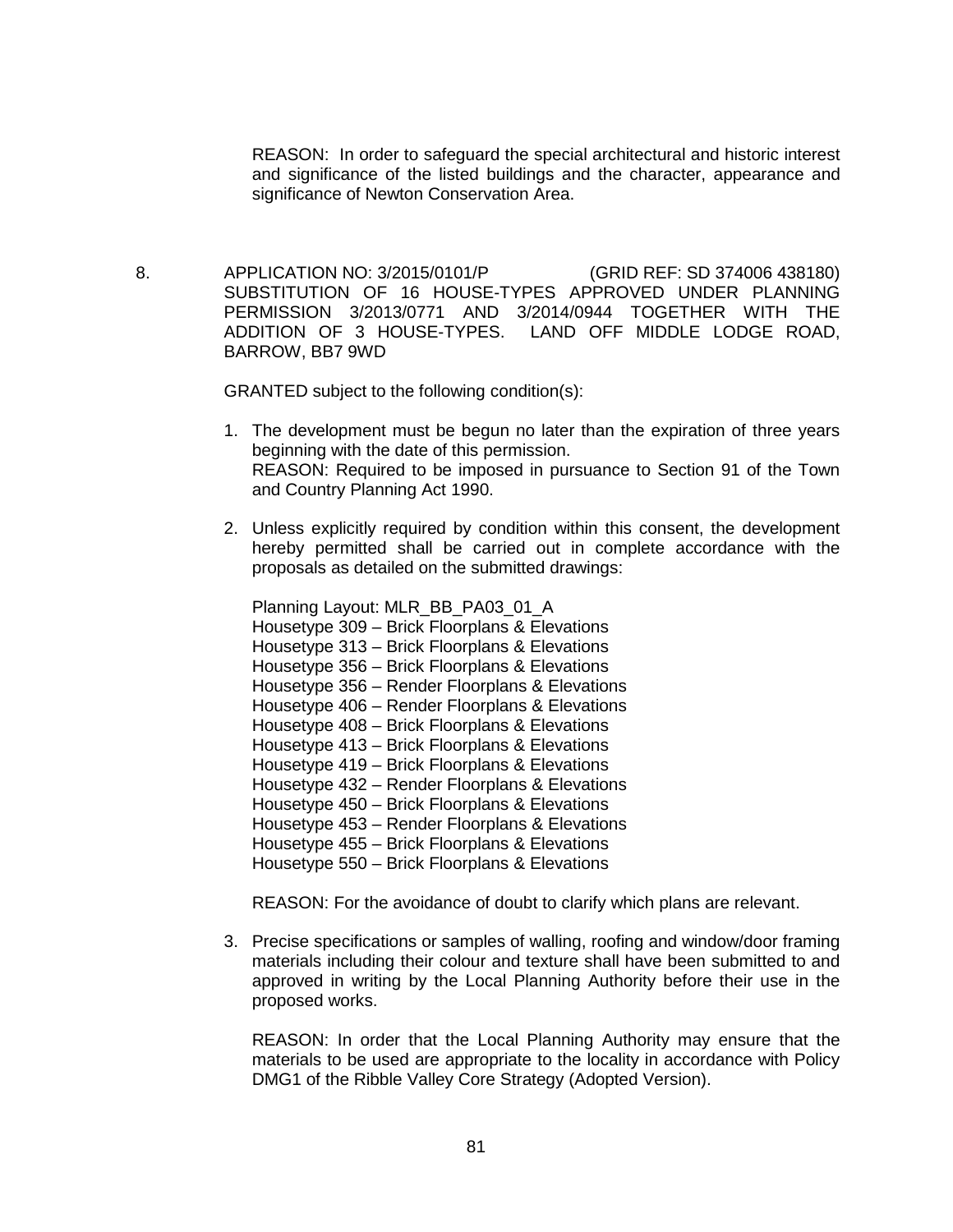4. No development shall take place until details of the provisions to be made for building dependent species of conservation concern, artificial bird nesting boxes and artificial bat roosting sites for that phase have been submitted to, and approved in writing by the Local Planning Authority. The details shall be submitted on a dwelling/building dependent bird/bat species development site plan and include details of plot numbers and the numbers of artificial bird nesting boxes and artificial bat roosting site per individual building/dwelling and type. The details shall also identify the actual wall and roof elevations into which the above provisions shall be incorporated. The artificial bird/bat boxes shall be incorporated into those individual dwellings/buildings during the actual construction of those individual dwellings/buildings identified on the submitted plan before each such dwelling/building is first brought into use, unless otherwise agreed in writing by the Local Planning Authority.

REASON: In the interests of biodiversity and to enhance nesting/roosting opportunities for species of conservation concern and reduce the impact of development in accordance with Policies DMG1 and EN4 of the Ribble Valley Core Strategy (Adopted Version).

5. Notwithstanding the submitted details no development approved by this permission shall be commenced until design details and specifications of the internal streetscape and its associated lighting, street furniture, walls, fencing, boundary treatments and details of any surface materials to be used including their colour and texture has been submitted to and approved in writing by the Local Planning Authority. The works shall then be completed in accordance with approved details.

REASON: In the interests of the visual amenities of the area in accordance with Policy Policies DMG1 of the Ribble Valley Core Strategy (Adopted Version).

6. No development shall take place until details of the public open space, woodland track and any associated play equipment/surfacing at the southeast extents of the development site have been submitted to and approved in writing by the Local Planning Authority.

REASON: In order that the Local Planning Authority may ensure that the details are appropriate to the locality in accordance with Policies DMG1, DMG2 and DME4 of the Ribble Valley Core Strategy (Adopted Version), ensuring a satisfactory standard of appearance and given its location.

7. The development hereby permitted shall not be commenced until full details of the proposed landscaping have been submitted to, and approved in writing by, the Local Planning Authority. The scheme shall indicate, as appropriate, the types and numbers of trees and shrubs, their distribution on site, their maturity at the time of planting, those areas to be seeded, turfed, paved or hard landscaped, including details of any changes of level or landform.

The approved landscaping scheme shall be implemented in the first planting season prior to commencement of the development unless otherwise agreed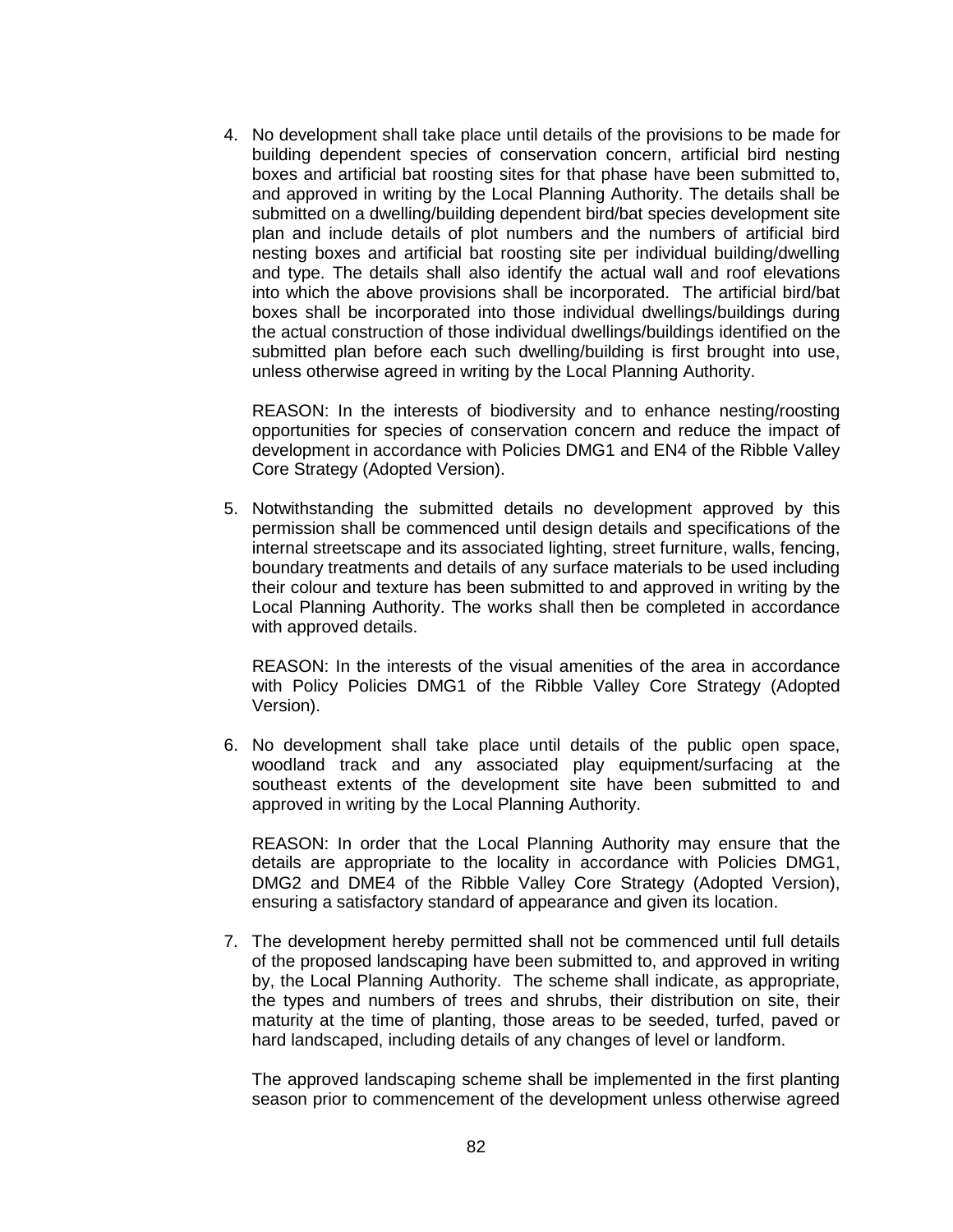by the Local Planning Authority, whether in whole or part and shall be maintained thereafter for a period of not less than 15 years to the satisfaction of the Local Planning Authority. This maintenance shall include the replacement of any tree or shrub which is removed, or dies, or is seriously damaged, or becomes seriously diseased, by a species of similar size to those originally planted.

REASON: In the interests of the amenity of the area and to comply with Policies DMG1, EN2 and DME3 of Ribble Valley Core Strategy (Adopted Version).

8. Notwithstanding any indication on the approved plans, no development approved by this permission shall commence until a scheme for the disposal of foul and surface waters for the entire site has been submitted to and approved in writing by the Local Planning Authority. For the avoidance of doubt, surface water must drain separate from the foul and no surface water will be permitted to discharge directly or indirectly into existing sewerage systems. The development shall be completed, maintained and managed in accordance with the approved details.

REASON: To prevent the increased risk of flooding, both on and off site. In accordance with Policies EN2, EN4, DME2 and DME3 Ribble Valley Core Strategy (Adopted Version).

9. Notwithstanding the details shown on the submitted plans, the proposed driveway/hard surfacing to the front of the property shall be constructed using permeable materials on a permeable base, or provision shall be made to direct run-off water from the hard surface to a permeable or porous area or surface within the boundaries of the property (rather than to the highway), unless otherwise agreed to in writing by the Local Planning Authority.

REASON: In the interests of Highway Safety and to prevent flooding. In accordance with Policies EN2, EN4, DME2 and DME3 of the Ribble Valley Core Strategy (Adopted Version).

- 10. No phase of development shall take place until a Construction Management Plan has been submitted to and approved in writing by the Local Planning Authority for that phase. The approved Statement shall be adhered to throughout the construction period and shall provide for:
	- The parking of vehicles of site operatives and visitors;
	- Loading and unloading of plant material;
	- Storage of plant materials used in the construction of development;
	- The erection and maintenance of security hoardings;
	- Wheel washing facilities;
	- A management plan to control the emission of dust and dirt during construction identifying suitable mitigation measures;
	- Details of the storage of potential ground and water contaminants
	- A scheme for protecting trees;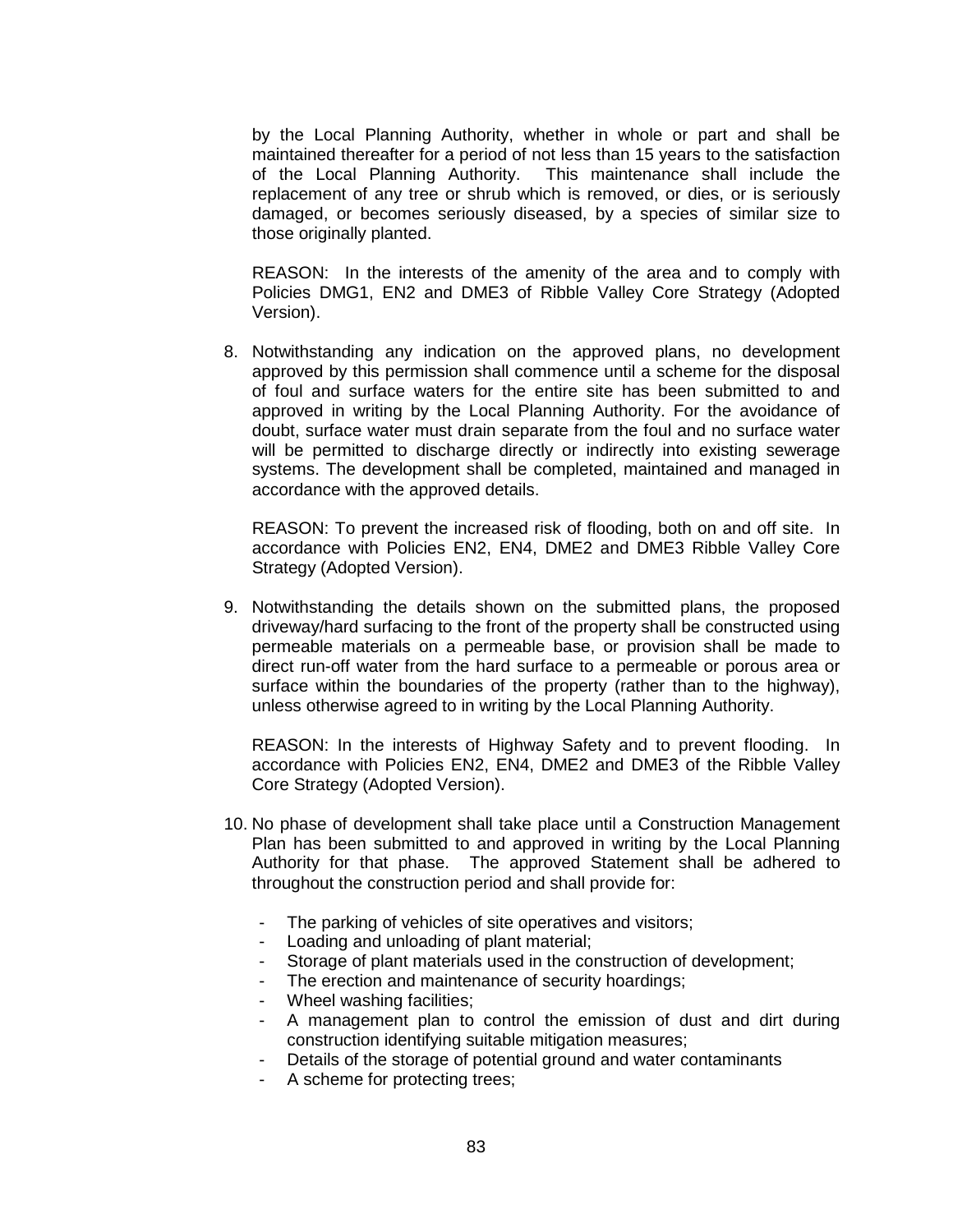- A scheme for recycling/disposing of waste resulting from construction work; and
- A scheme to control noise during the construction phase.

REASON: In the interests of protecting residential amenity from noise and disturbance in accordance with Policy DMG1 of the Ribble Valley Core Strategy (Adopted Version).

11. The new estate road shall be constructed in accordance with the Lancashire county Council specification for Construction of Estate Roads to at least a base course level before any development takes place within the site.

REASON: To ensure that satisfactory access is provided to the site before the development hereby permitted becomes operative.

12. Prior to any phase of the development being occupied a Framework Travel Plan for the whole development shall be submitted to and approved in writing by the Local Planning Authority. Thereafter, prior to the commencement of development on any phase or portion of the development, a separate Travel Plan (or up-dated information for the Framework Travel Plan) for each phase shall also be submitted to and approved in writing by the Planning Authority. The Travel Plan shall be implemented, audited and updated within the timescale set out in the approved plan.

REASON: To ensure a multi-modal transport provision for the development and reduce the traffic impact on the local road network, in the interests of highway safety and to comply with Policy DMG1 of the Ribble Valley Core Strategy (Adopted Version).

13. Prior to the commencement of the development, a written scheme of archaeological investigation relating to that phase shall be submitted to and approved in writing by the Local Planning Authority. Each scheme will outline (if required) a programme of archaeological work which is to be implemented within the phase. The development of the phase shall be carried out in accordance with the approved scheme.

REASON: To ensure and safeguard the recording and inspection of matters of archaeological importance associated with the site in accordance with Policies EN5, DME3 and DME4 of the Ribble Valley Core Strategy (Adopted Version).

14. No development shall take place unless and until a suitable mechanism has been entered into and completed, to deliver the planning obligations pursuant to the grant of Planning Permission reference 3/2013/0771.

REASON: In order that the Local Planning Authority may ensure that the appropriate planning obligations are secured in accordance policies DMI1 and DMH1 of the Ribble Valley Core Strategy (Adopted Version).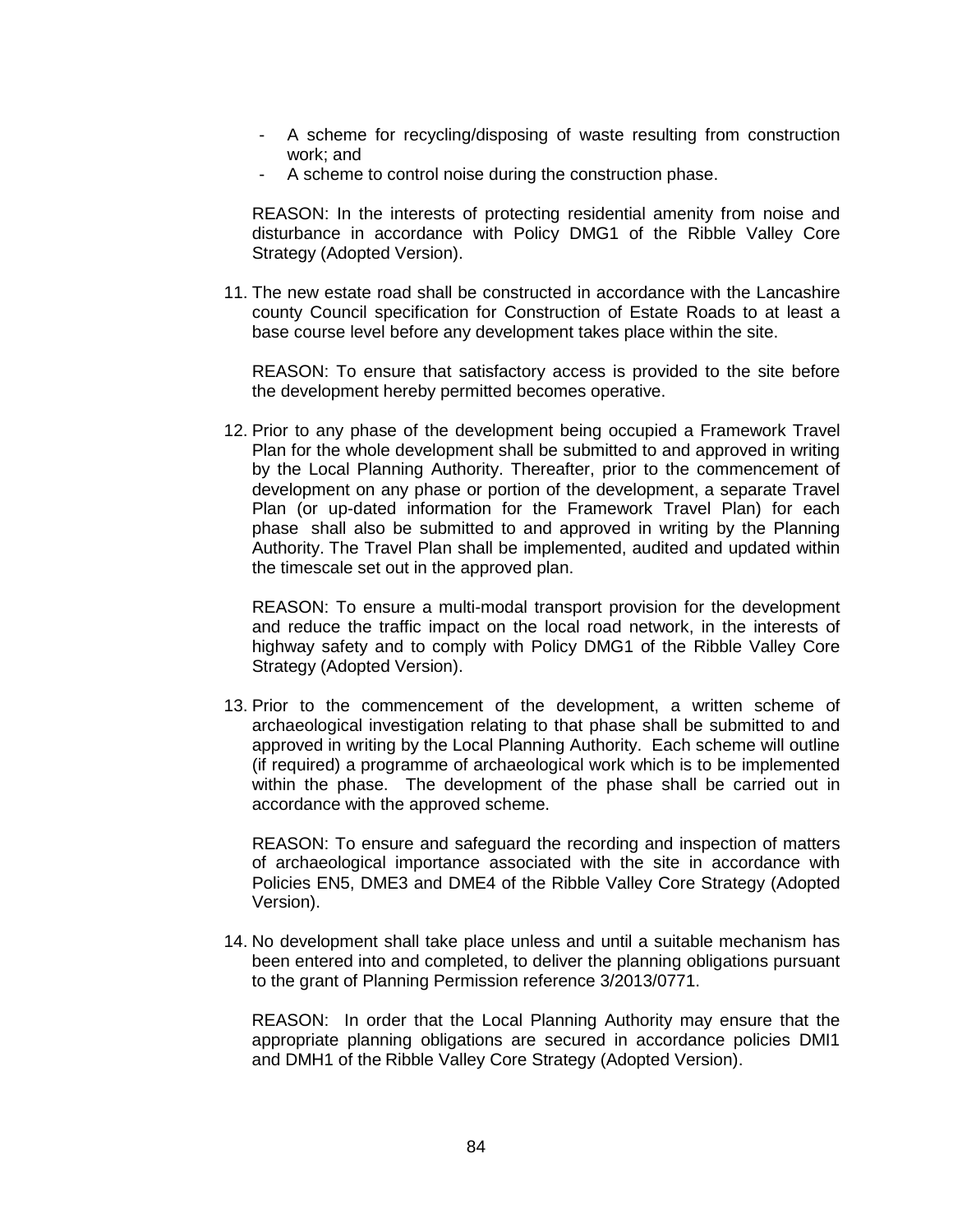### NOTES

- 1. This consent requires the construction, improvement or alteration of an access to the public highway. Under the Highways Act 1980 Section 184 the County Council as Highway Authority must specify the works to be carried out. Only the Highway Authority or a contractor approved by the Highway Authority can carry out these works and therefore before any access works can start you must contact the Ribble Valley District Highways Office, Lancashire County Council, Riddings Lane, Whalley BB7 9RW (tel. 0845 0530011) and quote the planning application number.
- 2. If, during development, contamination not previously identified is found to be present at the site then no further development (unless otherwise agreed in writing with the local planning authority) shall be carried out until the developer has submitted a remediation strategy to the Local Planning Authority detailing how this suspected contamination can be dealt with and obtained written approval from the Local planning Authority. The remediation strategy shall be implemented as approved.
- 9. APPLICATION NO: 3/2014/0618/P (GRID REF: SD 376579 444018) ERECTION OF 10 DWELLINGS AT LAND OFF CHATBURN OLD ROAD, **CHATBURN**

The Head of Planning Services reported a late item.

DEFERRED AND DELEGATED to the Director of Community Services for approval following the satisfactory completion of a legal agreement in the terms described in the developer contributions section of this report and subject to within 3 months from the date of this Committee meeting or delegated to the Director of Community Services in conjunction with the Chairperson and Vice Chairperson of Planning and Development Committee should exceptional circumstances exist beyond the period of 3 months and subject to the following conditions:

1. The development must be begun no later than the expiration of three years beginning with the date of this permission.

REASON: Required to be imposed in pursuance to Section 91 of the Town and Country Planning Act 1990.

2. This permission shall relate to the development as shown on drawing no. Jac/605/1615/06 rev A, Jac/605/161503a, Jac/605/1615/01 rev A, Jac/605/1615/04 rev A, Jac/605/1615/05 Jac/605/1615/02 Jac/605/1615/07. REASON: For the avoidance of doubt and to clarify which plans are relevant and to ensure that the development is carried out in accordance with the approved plans.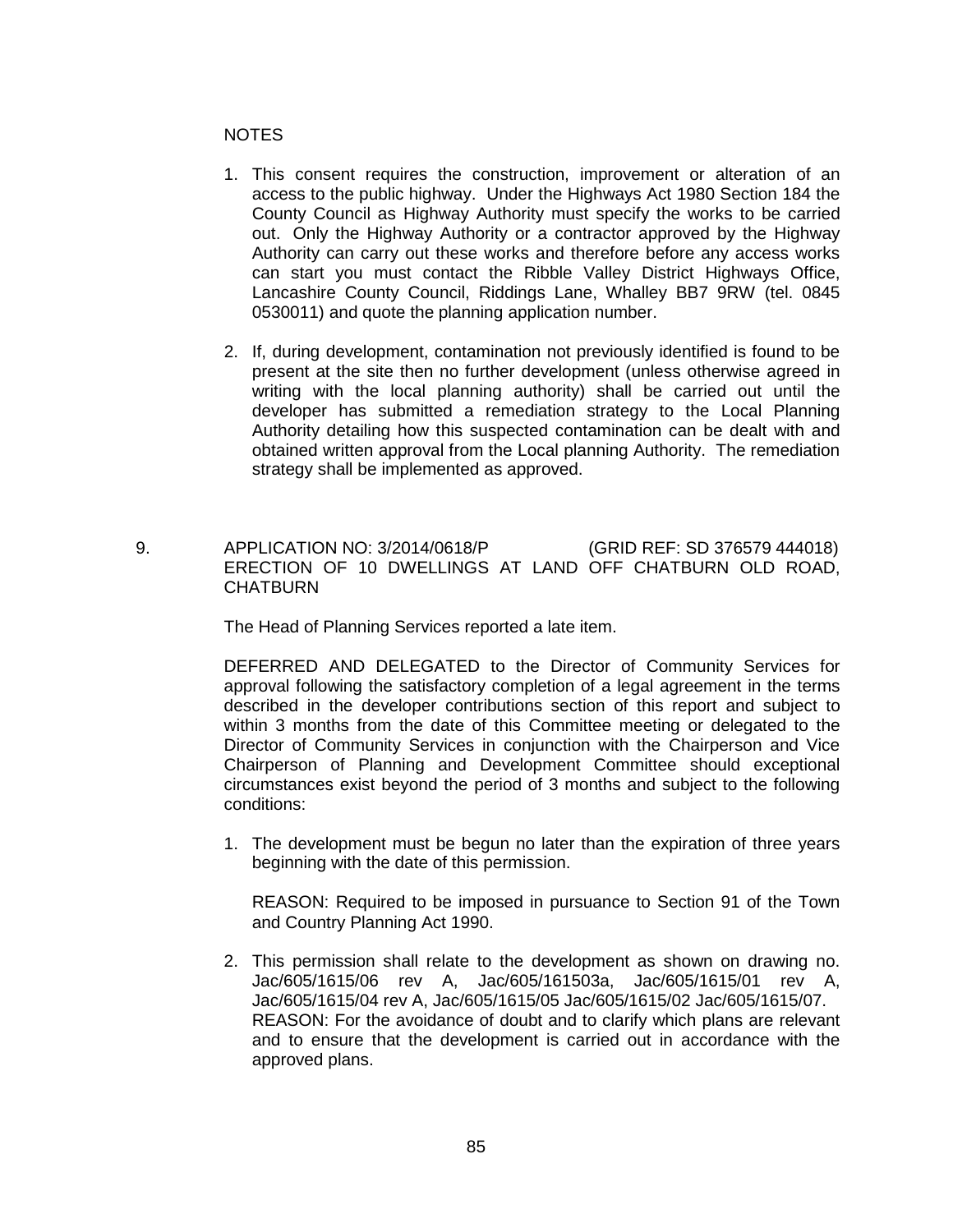3. Precise specifications or samples of walling, roofing and window/door framing materials including their colour and texture shall have been submitted to and approved in writing by the Local Planning Authority before their use in the proposed works.

REASON: In order that the Local Planning Authority may ensure that the materials to be used are appropriate to the locality in accordance with Policy DMG1 of the Ribble Valley Core Strategy (Adoption Version).

4. No development shall take place until details of the provisions to be made for building dependent species of conservation concern, artificial bird nesting boxes and artificial bat roosting sites for that phase have been submitted to, and approved in writing by the Local Planning Authority. The details shall be submitted on a dwelling/building dependent bird/bat species development site plan and include details of plot numbers and the numbers of artificial bird nesting boxes and artificial bat roosting site per individual building/dwelling and type. The details shall also identify the actual wall and roof elevations into which the above provisions shall be incorporated. The artificial bird/bat boxes shall be incorporated into those individual dwellings/buildings during the actual construction of those individual dwellings/buildings identified on the submitted plan before each such dwelling/building is first brought into use, unless otherwise agreed in writing by the Local Planning Authority.

REASON: In the interests of biodiversity and to enhance nesting/roosting opportunities for species of conservation concern and reduce the impact of development in accordance with Policies DMG1 and EN4 of the Ribble Valley Core Strategy (Adoption Version).

5. The development hereby permitted shall not be commenced until full details of the proposed landscaping have been submitted to, and approved in writing by, the Local Planning Authority. The scheme shall indicate, as appropriate, the types and numbers of trees and shrubs, their distribution on site, their maturity at the time of planting, those areas to be seeded, turfed, paved or hard landscaped, including details of any changes of level or landform.

The approved landscaping scheme shall be implemented in the first planting season prior to commencement of the development unless otherwise agreed by the Local Planning Authority, whether in whole or part and shall be maintained thereafter for a period of not less than 15 years to the satisfaction of the Local Planning Authority. This maintenance shall include the replacement of any tree or shrub which is removed, or dies, or is seriously damaged, or becomes seriously diseased, by a species of similar size to those originally planted.

REASON: In the interests of the amenity of the area and to comply with Policies DMG1, EN2 and DME3 of Ribble Valley Core Strategy (Adoption Version).

6. Notwithstanding any indication on the approved plans, no development approved by this permission shall commence until a scheme for the disposal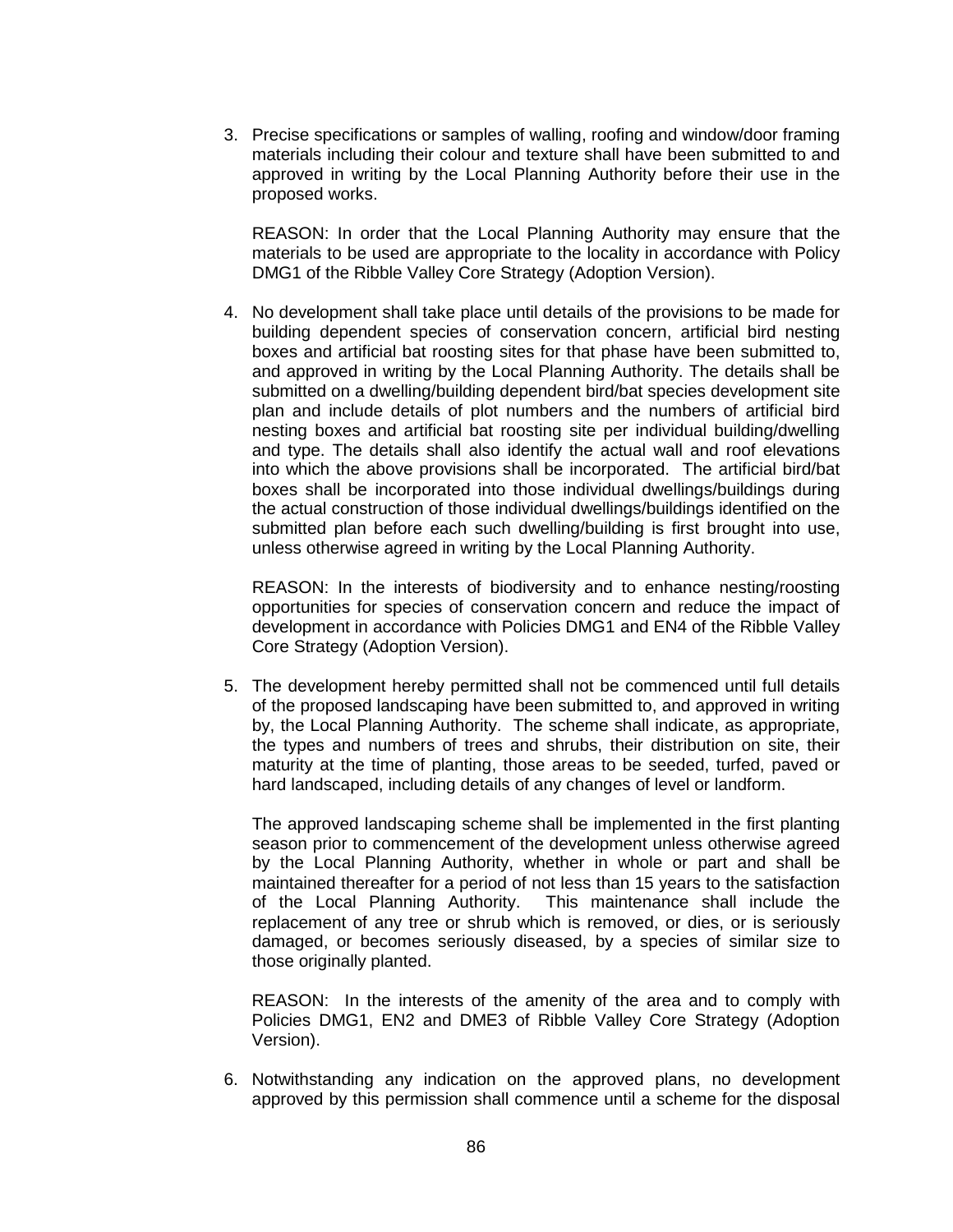of foul and surface waters for the entire site has been submitted to and approved in writing by the Local Planning Authority. For the avoidance of doubt, surface water must drain separate from the foul and no surface water will be permitted to discharge directly or indirectly into existing sewerage systems. The development shall be completed, maintained and managed in accordance with the approved details.

REASON: To prevent the increased risk of flooding, both on and off site. In accordance with Policies EN2, EN4, DME2 and DME3 Ribble Valley Core Strategy (Adoption Version).

7. Notwithstanding the details shown on the submitted plans, the proposed driveway/hard surfacing to the front of the property shall be constructed using permeable materials on a permeable base, or provision shall be made to direct run-off water from the hard surface to a permeable or porous area or surface within the boundaries of the property (rather than to the highway), unless otherwise agreed to in writing by the Local Planning Authority.

REASON: In the interests of Highway Safety and to prevent flooding. In accordance with Policies EN2, EN4, DME2 and DME3 of the Ribble Valley Core Strategy (Adoption Version).

- 8. No part of development shall take place until a Construction Management Plan has been submitted to and approved in writing by the Local Planning Authority for that phase. The approved Statement shall be adhered to throughout the construction period and shall provide for:
	- The parking of vehicles of site operatives and visitors;
	- Loading and unloading of plant material;
	- Storage of plant materials used in the construction of development;
	- The erection and maintenance of security hoardings;
	- Wheel washing facilities;
	- A management plan to control the emission of dust and dirt during construction identifying suitable mitigation measures;
	- Details of the storage of potential ground and water contaminants
	- A scheme for protecting trees;
	- A scheme for recycling/disposing of waste resulting from construction work; and
	- A scheme to control noise during the construction phase.

REASON: In the interests of protecting residential amenity from noise and disturbance in accordance with Policy DMG1 of the Ribble Valley Core Strategy (Adoption Version).

9. The new estate road shall be constructed in accordance with the Lancashire county Council specification for Construction of Estate Roads to at least a base course level before any development takes place within the site.

REASON: To ensure that satisfactory access is provided to the site before the development hereby permitted becomes operative.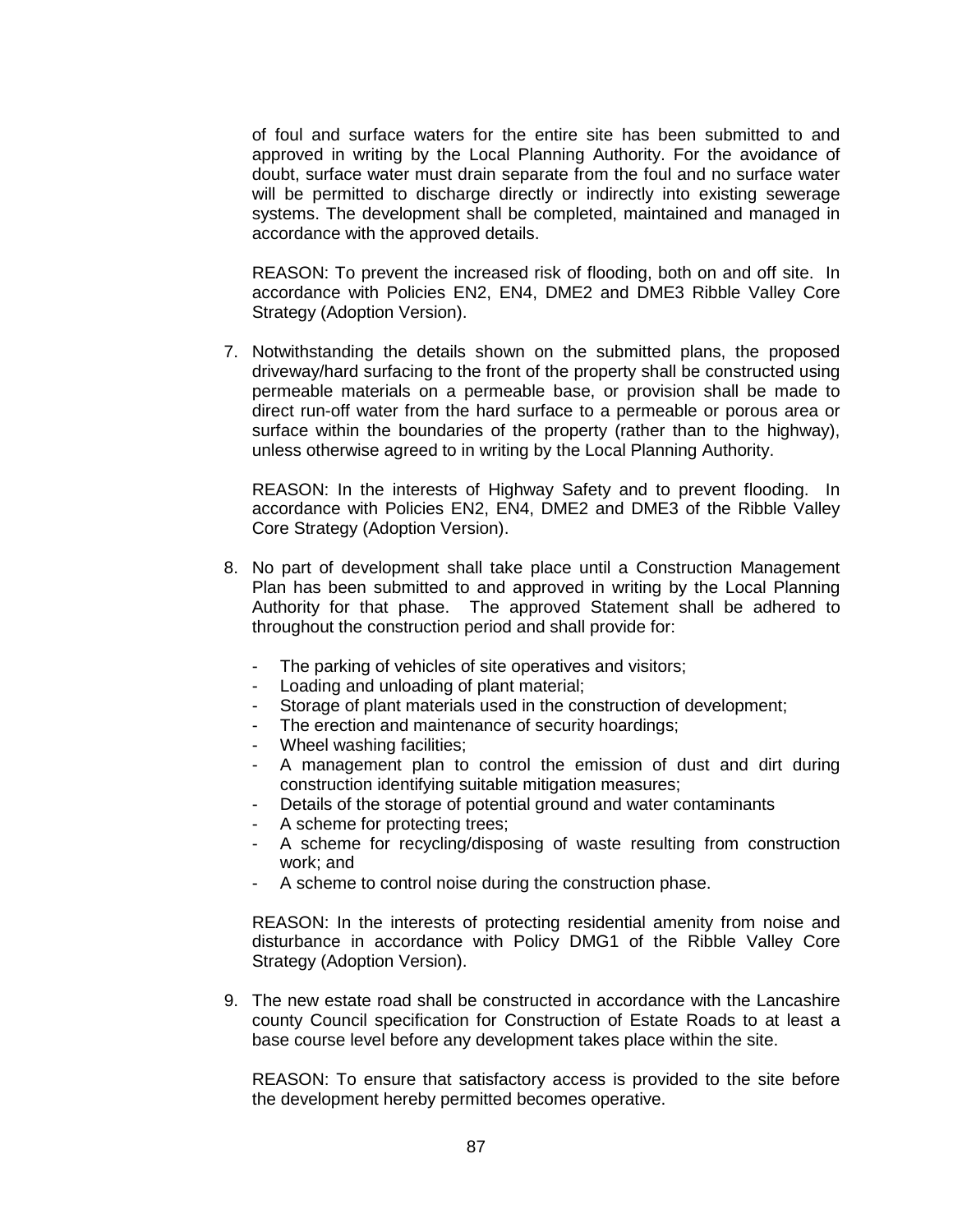10. No development shall take place unless and until a suitable mechanism has been entered into and completed, to deliver the planning obligations pursuant to the grant of Planning Permission reference 3/2013/0771.

REASON: In order that the Local Planning Authority may ensure that the appropriate planning obligations are secured in accordance policies DMI1 and DMH1 of the Ribble Valley Core Strategy (Adoption Version).

11. No development shall take place until a scheme to secure at least 10% of the energy requirements of the development hereby permitted from renewable or low carbon energy sources, with a timetable for implementation, has been submitted to and approved in writing by the local planning authority. Development shall be carried out in accordance with the approved scheme and retained thereafter at all times in accordance with the approved scheme. Any solar panels installed as part of this scheme shall be removed after a period of 25 years from the date of electricity first being generated.

REASON: To allow the energy needs of the development to be partially generated on site to reduce reliance on the grid in accordance with Key Statements EN2 and EN3 and Policies DMG1 and DME5 of the Ribble Valley Core Strategy (Adopted Version) and the National Planning Policy Framework.

12. Prior to commencement of development precise details of the junction improvements at Ribble lane and Chatburn Old Road shall be submitted to and approved in writing by the Local Planning Authority. No part of the development hereby approved shall be occupied until the junction improvements have been implemented in full.

REASON: In order that the Local Planning Authority may ensure that the materials to be used are appropriate to the locality in accordance with Policy DMG1 of the Ribble Valley Core Strategy (Adoption Version).The applicant is advised that this should relate to plans D1350-04 Rev C submitted under 3/2011/0025.

13. No part of the development approved by this permission shall be occupied until a scheme for the off-site highway works, including timescales for implementation for each phase, has been submitted to and approved in writing by the Local Planning Authority. The development shall thereafter be carried out in accordance with the approved details.

REASON: In the interests of highway safety and to mitigate the impacts of the development in accordance with Policies EN2, DMG1, DMI2 and DMG3 of the Ribble Valley Core Strategy (Adopted Version).

14. This permission shall comply with the Noise Assessment report dated 23/05/14 and in particular the mitigation measures in Paragraph 11.1.1 and these shall be carried and remain in that manner prior to occupation of any of the dwellings hereby approved.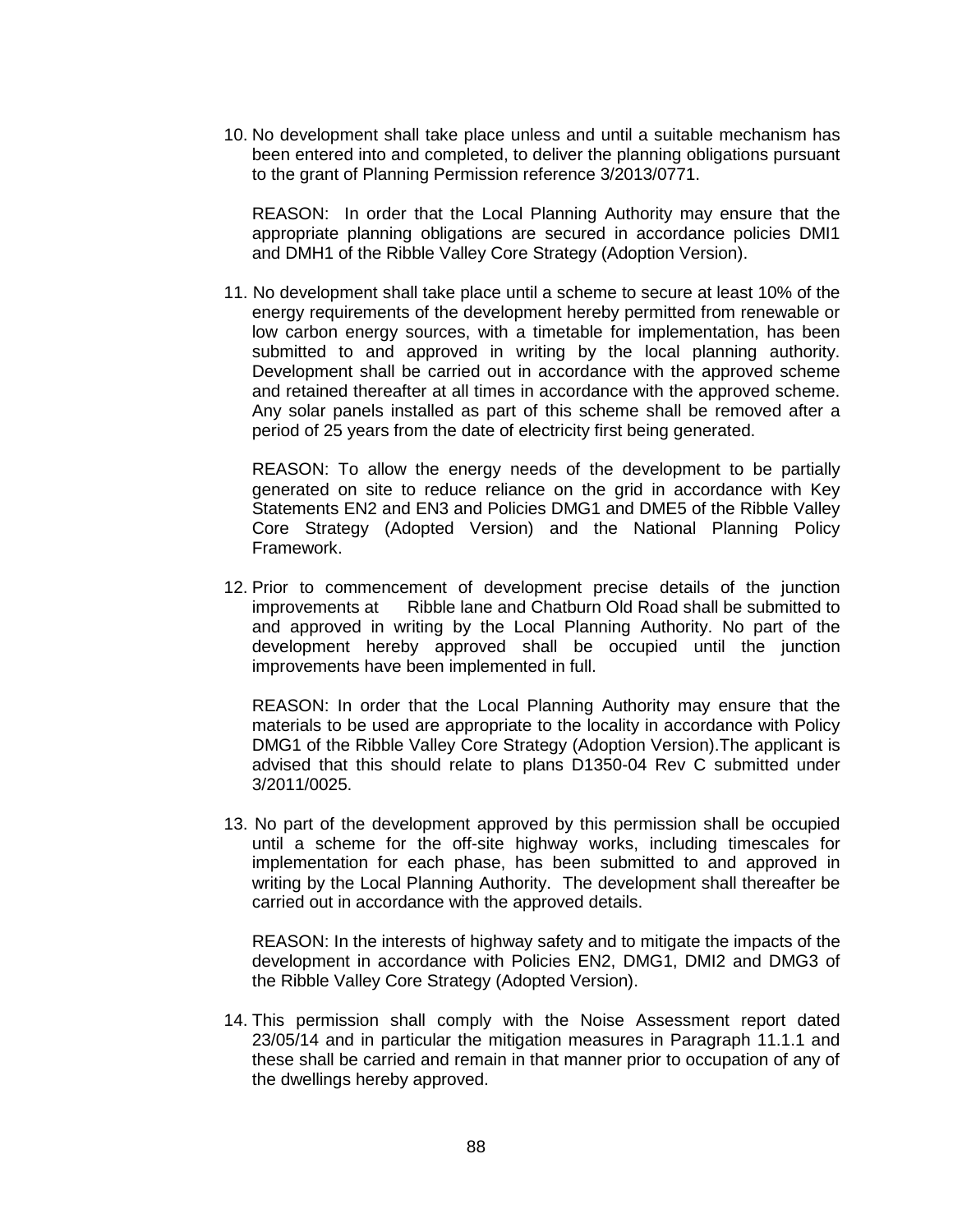REASON: In order that the Local Planning Authority may ensure that the materials to be used are appropriate to the locality in accordance with Policy DMG1 of the Ribble Valley Core Strategy (Adoption Version).

15. Notwithstanding the details shown on the submitted plan in relation to boundary treatment and fencing, further details shall be submitted and approved in writing by the Local Planning Authority. In relation to the frontage development, notwithstanding the Town and Country Planning (General Permitted Development) (England) Order 2015 no fencing above 1m shall be erected without prior consent from the Local Planning Authority.

REASON: In the interests of visual amenity and to comply with Policy DMG1 of the Core Strategy Adopted Version.

NOTE:

1. The applicant is advised that the off-site highway works are likely to be the subject of a Section 278 Highway agreement.

(Councillor Scott was given permission to speak on the above application. Mr Hoerty spoke in favour of the above application. Mr Wells spoke against the above application).

729 ITEMS DELEGATED TO DIRECTOR OF COMMUNITY SERVICES UNDER SCHEME OF DELEGATED POWERS

> The following proposals have been determined by the Director of Community Services under delegated powers:

### 730 APPLICATIONS APPROVED

| Plan No                | Proposal                                                                                                                                                                                 | Location                                                           |
|------------------------|------------------------------------------------------------------------------------------------------------------------------------------------------------------------------------------|--------------------------------------------------------------------|
| 3/2012/0911/P          | Proposed two-storey extension to<br>rear of existing house                                                                                                                               | Houghton Farm<br>Cottage<br><b>Osbaldeston Lane</b><br>Osbaldeston |
| 3/2014/0415/P<br>(ABC) | Bird control of adding wires and/or<br>metal spikes on<br>small<br>parapets and roofs with minimal<br>drilling into masonry                                                              | Barclays Bank plc<br>lodges, Castle Street<br>Clitheroe            |
| 3/20141026/P           | Agricultural livestock building                                                                                                                                                          | Law Farm<br><b>Trapp Lane</b><br>Simonstone                        |
| 3/2014/1120/P          | Discharge of condition $2 -$ external<br>materials, $3 -$ details of tree<br>protection, 4 – details of access,<br>parking and manoeuvring and $5 -$<br>development to be carried out in | 20 Brookside<br>Old Langho                                         |
|                        |                                                                                                                                                                                          |                                                                    |
| Cont/                  | accordance with the stated plans, of                                                                                                                                                     |                                                                    |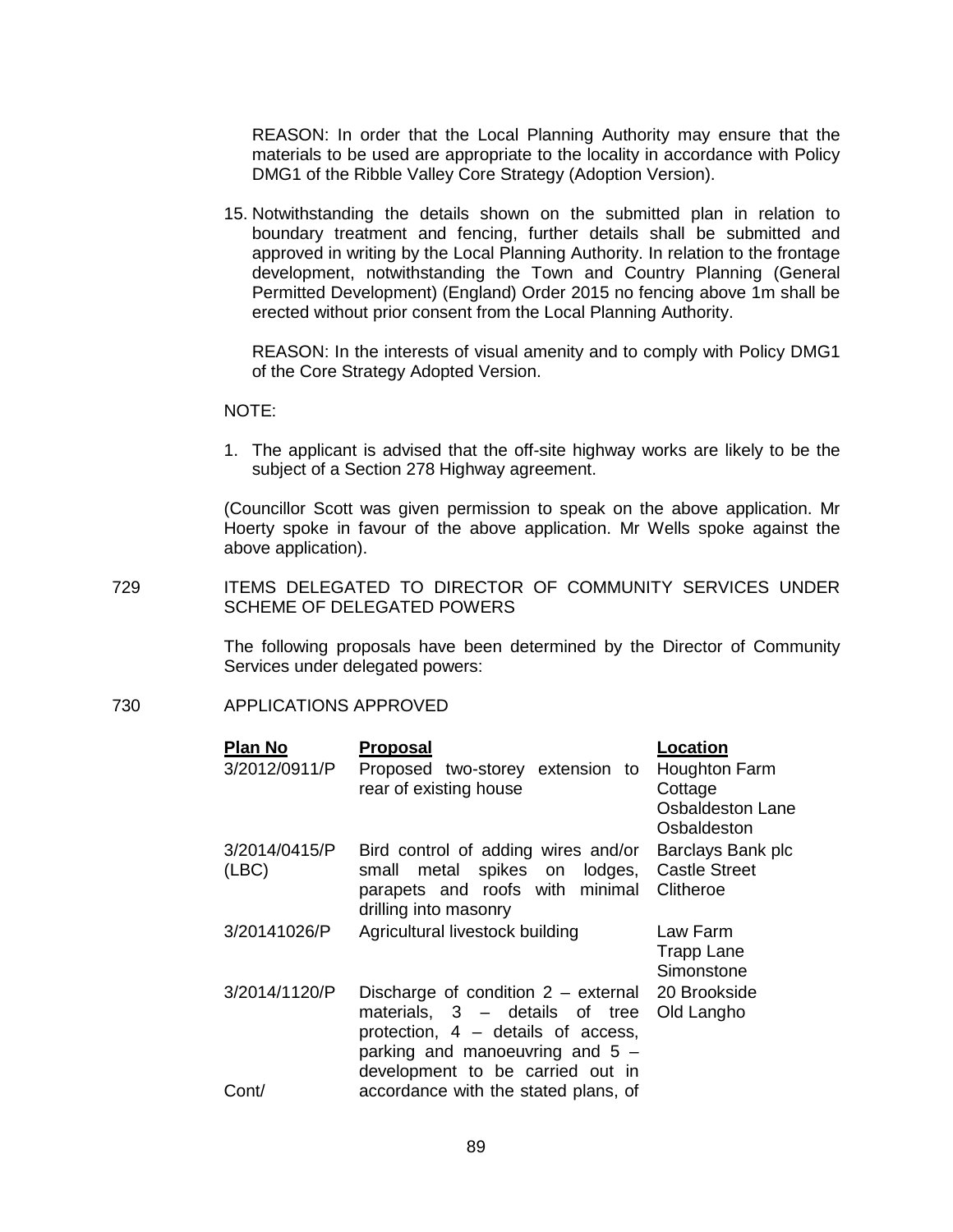| <b>Plan No</b> | <u>Proposal</u>                                                                                                                                                                                                                                                                                                                                                                                                 | Location                                                              |
|----------------|-----------------------------------------------------------------------------------------------------------------------------------------------------------------------------------------------------------------------------------------------------------------------------------------------------------------------------------------------------------------------------------------------------------------|-----------------------------------------------------------------------|
| Cont           | planning<br>permission<br>APP/T/2350/A/14/2222117                                                                                                                                                                                                                                                                                                                                                               |                                                                       |
| 3/2015/0030/P  | Proposed erection of single storey<br>side extension to western gable<br>elevation, erection of a single storey<br>partially underground and partially<br>over ground private swimming pool<br>building<br>associated<br>with<br>underground link                                                                                                                                                               | Giles Farm<br>Four Acre Lane<br>Thornley                              |
| 3/2015/0061/P  | Discharge<br>0f<br>condition<br>9<br>(Archaeological Record) of planning<br>permission 3/2012/0777/P                                                                                                                                                                                                                                                                                                            | <b>Kellets Farm</b><br>Greenmoor Lane<br>Knowle Green                 |
| 3/2015/0063/P  | Non-material<br>amendments<br>to<br>planning permission 3/2012/0219/P.<br>Removal of curtain walling to north<br>east elevation to be replaced with<br>cladding and brickwork; removal of<br>walling and high<br>curtain<br>level<br>windows to south west elevation to<br>replaced with cladding<br>and<br>be<br>brickwork; and the introduction of a<br>row of windows to the south east<br>(front) elevation | Altham Pumping<br><b>Station</b><br><b>Burnley Road</b><br>Simonstone |
| 3/2015/0073/P  | Discharge of condition 3 (materials)<br>permission<br>planning<br>from<br>3/2011/0833/P                                                                                                                                                                                                                                                                                                                         | Preston's Yard<br>Longridge Road<br>Chipping                          |
| 3/2015/0125/P  | Discharge of conditions 3 (materials)<br>4 (window details) 5 (timing<br>οf<br>roofing works) 6 (bat boxes) of<br>planning permission 3/2014/1054/P                                                                                                                                                                                                                                                             | <b>Beck Top</b><br>Clough Lane<br>Simonstone                          |
| 3/2015/0143/P  | Erection of front porch                                                                                                                                                                                                                                                                                                                                                                                         | 84 Branch Road<br><b>Mellor Brook</b>                                 |
| 3/2015/0151/P  | Non-material<br>amendment<br>to<br>planning permission 3/2014/0941/P.<br>Amended roof pitch to the SW<br>elevation<br>(retaining<br>existing/approved<br>ridge<br>level)<br>amended window arrangement to<br>bathroom/circulation area, amended<br>window arrangement to bedroom<br>(NE elevation)                                                                                                              | Lee Carter House<br>Castlegate<br>Clitheroe                           |
| 3/2015/1055/P  | Change of use from Sui Generis<br>(Nail and Beauty Salon) to Class A3<br>(Café and Restaurant)                                                                                                                                                                                                                                                                                                                  | 1 Victoria Street<br>Clitheroe                                        |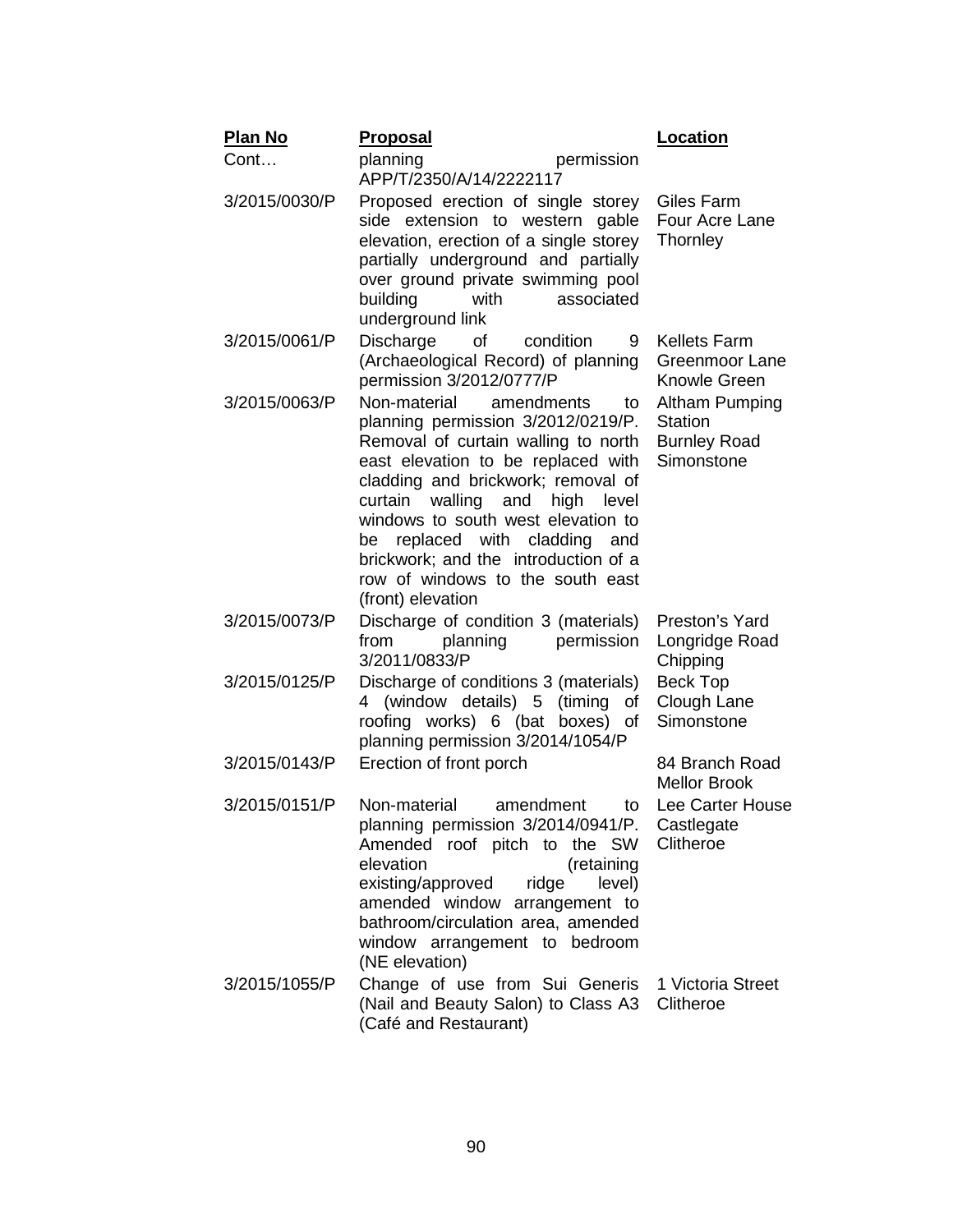731 APPLICATIONS REFUSED

| <u>Plan No</u> | <u>Proposal</u>                                                                                                                                                                                                                                                                                                                                                                                                                                                                                                                                                                        | <b>Location</b>                                       | <b>Reasons for</b><br><b>Refusal</b>                                                                                                                                                                                                                     |
|----------------|----------------------------------------------------------------------------------------------------------------------------------------------------------------------------------------------------------------------------------------------------------------------------------------------------------------------------------------------------------------------------------------------------------------------------------------------------------------------------------------------------------------------------------------------------------------------------------------|-------------------------------------------------------|----------------------------------------------------------------------------------------------------------------------------------------------------------------------------------------------------------------------------------------------------------|
| 3/2014/0226/P  | Works and a change<br>of use to the grade II<br>listed Kirk Mill to<br>create a hotel (18<br>bed)<br>and<br>bar/restaurant.<br>Works<br>comprising<br>demolition<br>partial<br>extension<br>and<br>Ωf<br><b>Kirk</b><br>Mill<br>including<br>demolition<br>0f<br>the<br>later addition to the<br>east of the Mill and<br>erection of a new<br>extension built<br>on.<br>the same footprint in<br>traditional stone to<br>match the existing<br>Mill; and removal of<br>further<br>modern<br>alterations<br>the<br>to<br>façade to restore the<br>historic character of<br>the building | <b>Kirk Mill</b><br><b>Malt Kiln Brow</b><br>Chipping | Harmful to Kirk Mill<br><b>Kirk</b><br>House<br>and<br>(Grade II listed) and<br><b>Kirk</b><br>Mill<br>Conservation Area.<br>Historic fabric, plan<br>form, design, setting.<br>NPPF:<br>Core<br>DME4,<br>Strategy<br>DMG1, DMB2 and<br>DMB <sub>3</sub> |
| 3/2014/0810/P  | Conversion of barn,<br>with planning<br>permission for two<br>residential units<br>(3/2012/0778/P),<br>into one residential<br>dwelling including<br>provision of<br>domestic garage.                                                                                                                                                                                                                                                                                                                                                                                                  | <b>Billingtons Farm</b><br>Mile Lane<br>Longridge     | EN2 and EN5 and<br>Policies<br>DMG1,<br>DME4, DMH3 and<br>$DMH4 - harmful$ to<br>character<br>and<br>appearance<br>οf<br>buildings and visual<br>amenities<br>of<br>the<br>countryside.                                                                  |
|                |                                                                                                                                                                                                                                                                                                                                                                                                                                                                                                                                                                                        |                                                       | DMG1 - detrimental<br>residential<br>to<br>amenity.                                                                                                                                                                                                      |
| 3/2015/0088/P  | Proposed first floor 19<br>side extension, two<br>storey<br>rear<br>extension,<br>and<br>erection of a front                                                                                                                                                                                                                                                                                                                                                                                                                                                                           | Pagefield<br>Crescent<br>Clitheroe                    | Policies DMG1 and<br>DMH5 - Scale and<br>massing detrimental<br>to visual amenity                                                                                                                                                                        |
| Cont/          | porch.                                                                                                                                                                                                                                                                                                                                                                                                                                                                                                                                                                                 |                                                       | Policies DMG1 and<br>DMH5 - Harmful to<br>amenities<br>οf                                                                                                                                                                                                |

91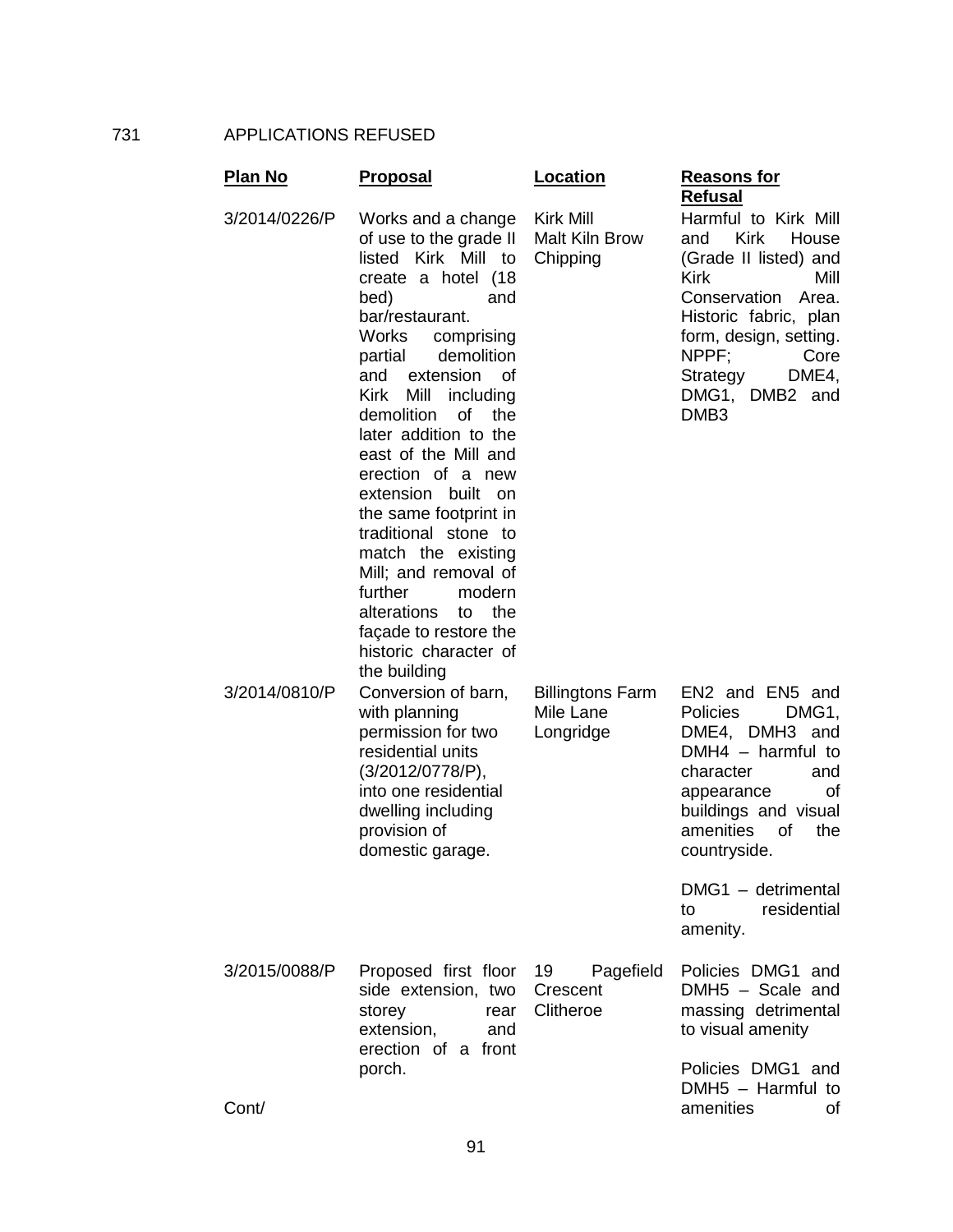|     | <b>Plan No</b>                  | <b>Proposal</b>                                                                                                                                                                                                                                                                 | Location  | <b>Reasons for</b><br><b>Refusal</b>                                                                                       |
|-----|---------------------------------|---------------------------------------------------------------------------------------------------------------------------------------------------------------------------------------------------------------------------------------------------------------------------------|-----------|----------------------------------------------------------------------------------------------------------------------------|
|     | Cont                            |                                                                                                                                                                                                                                                                                 |           | neighbours - over-<br>bearing, oppressive,<br>loss<br>of<br>light/<br>overshadowing,<br>privacy and outlook.               |
|     |                                 |                                                                                                                                                                                                                                                                                 |           | Policy<br>DMG1<br>Insufficient off street<br>parking provided.                                                             |
| 732 |                                 | <b>APPLICATIONS FINALLY DISPOSED</b>                                                                                                                                                                                                                                            |           |                                                                                                                            |
|     | <b>Plan No</b><br>3/2011/0649/P | <b>Proposal</b><br>Re-development of residual part of<br>former Mullards/Phillips site (4.8 ha)<br>as business park including fort vale<br>special projects building. Total floor<br>area not to exceed<br>Associated access and highways<br>works (all other matters reserved) | 19,250m2. | <b>Location</b><br>Fort Vale Engineering<br>Simonstone Lane<br>Simonstone                                                  |
|     | 3/2012/0785/P                   | Outline application for demolition<br>and part demolition of the existing<br>hospital and enabling residential<br>development including<br>parking open space and related<br>infrastructure                                                                                     | access    | <b>Clitheroe Hospital</b><br>Chatburn Road<br>Clitheroe                                                                    |
| 733 |                                 | FORESTRY BUILDINGS AND ROADS PRIOR APPROVAL NOT REQUIRED                                                                                                                                                                                                                        |           | TOWN AND COUNTRY PLANNING (GENERAL PERMITTED DEVELOPMENT)<br>ORDER 1995 PARTS 6 & 7 PRIOR NOTIFICATION OF AGRICULTURAL AND |
|     | Plan No<br>3/2015/0118/P        | <b>Proposal</b><br>Extension of existing agricultural<br>building to the north east and south<br>west gables for storage of feed and<br>milk tank                                                                                                                               |           | <b>Location</b><br>Cockshutts Farm<br><b>Main Street</b><br>Pendleton                                                      |
|     | 3/2015/0173/P                   | A road 95m long x 5m wide                                                                                                                                                                                                                                                       |           | 3km north of Dunsop<br><b>Bridge at Calder Moor</b><br>Dunsop Bridge                                                       |
|     | 3/2015/0175/P                   | A road 85m long x 5m wide                                                                                                                                                                                                                                                       |           | 1.5km north of Dunsop<br><b>Bridge at Staple Oak</b><br>Dunsop Bridge                                                      |

92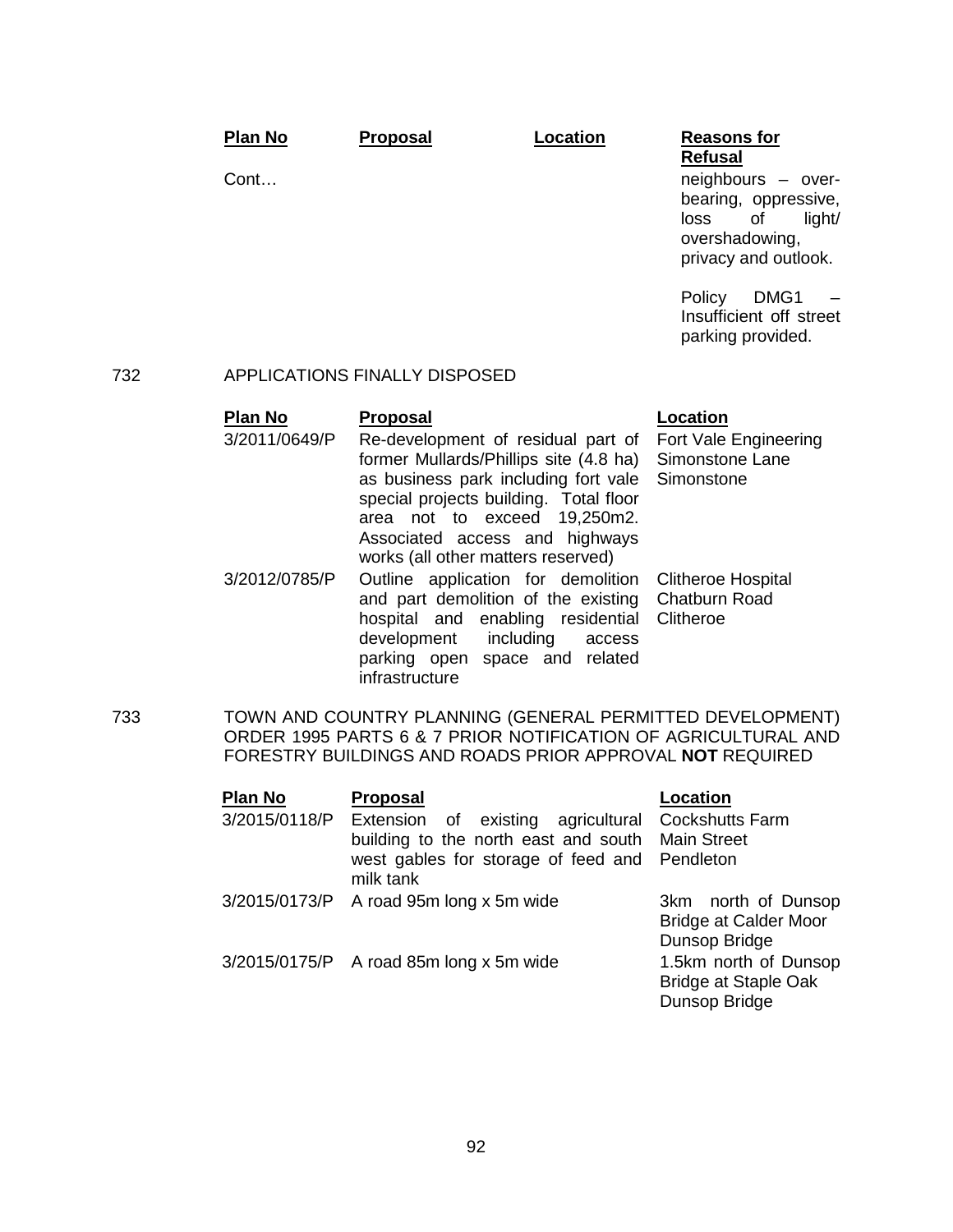## 734 APPLICATIONS WITHDRAWN

| <b>Plan No</b> | <b>Proposal</b>                                                                                                                                                                                                                                                         | <b>Location</b>                                                        |
|----------------|-------------------------------------------------------------------------------------------------------------------------------------------------------------------------------------------------------------------------------------------------------------------------|------------------------------------------------------------------------|
| 3/2014/1007/P  | Change of use of barn to dwelling                                                                                                                                                                                                                                       | <b>Startifants Farm</b><br>Longridge Road<br>Chipping                  |
| 3/2014/1127/P  | Discharge of condition $3$ – materials<br>of planning consent 3/2012/-359                                                                                                                                                                                               | Land adjacent<br><b>Woodfold Park</b><br><b>Further Lane, Mellor</b>   |
| 3/2015/0005/P  | Variation of condition 7 of planning<br>consent 3/2012/0359 to read 'the<br>stable building and menage hereby<br>permitted shall be for commercial use<br>limited to a remedial farrier and shall<br>not be used in connection with livery<br>stables or riding school' | Land adjacent<br><b>Woodfold Park</b><br><b>Further Lane</b><br>Mellor |
| 3/2015/0051/P  | Change of use from dwelling (C3) to<br>bed and breakfast establishment (C1)                                                                                                                                                                                             | Dale Head Farm<br>Dale Head Slaidburn                                  |

### 735 SECTION 106 APPLICATIONS

| <b>Plan No</b> | Location                                           | Date to<br><b>Committee</b> | <b>Number</b><br>$\underline{\mathsf{of}}$<br><b>Dwellings</b>                    | <b>Progress</b>                                                                                                        |
|----------------|----------------------------------------------------|-----------------------------|-----------------------------------------------------------------------------------|------------------------------------------------------------------------------------------------------------------------|
| 3/2013/0981    | Chatburn<br>Land<br>at<br>Road, Clitheroe          | 13/2/14<br>18/12/14         | 23                                                                                | With LCC                                                                                                               |
| 3/2014/0666    | 15 Parker Avenue<br>Clitheroe                      | 18/9/14                     | 15                                                                                | Section 106 Signed, Decision<br>Notice issued                                                                          |
| 3/2014/0779    | Land off Dale View<br>Billington                   | 16/10/14                    | 18                                                                                | <b>With Applicants Solicitor</b>                                                                                       |
| 3/2014/0188    | Victoria Mill<br><b>Watt Street</b><br>Sabden      | 13/11/14                    | 40                                                                                | With<br>Planning,<br>applicant<br>seeking<br>to<br>renegotiate<br>contributions so may need to<br>go back to Committee |
| 3/2014/0742    | Pimlico<br>off<br>Land<br>Road, Clitheroe          | 15/1/15                     | 19                                                                                | With LCC                                                                                                               |
| 3/2015/0010    | Land off Longsight<br>Road, Langho                 | 12/3/15                     | 18                                                                                | With Legal                                                                                                             |
| 3/2015/0065    | Land to North<br>0f<br>Dilworth Lane<br>Longridge  | 12/3/15                     | 195                                                                               | Section 106 Signed, Decision<br>issued 31/3/15                                                                         |
| <b>Plan No</b> | Location                                           | Date to<br><b>Committee</b> | <b>Time from</b><br><b>First Going</b><br>$to$<br><b>Committee</b><br>to Decision | <b>Number</b><br><b>Progress</b><br><u>of</u><br><b>Dwellings</b>                                                      |
| 3/2014/0597    | off<br>Land<br><b>Waddington Road</b><br>Clitheroe | 16/10/14<br>15/1/15         | 20 weeks                                                                          | 275<br>Decision<br>6/3/15                                                                                              |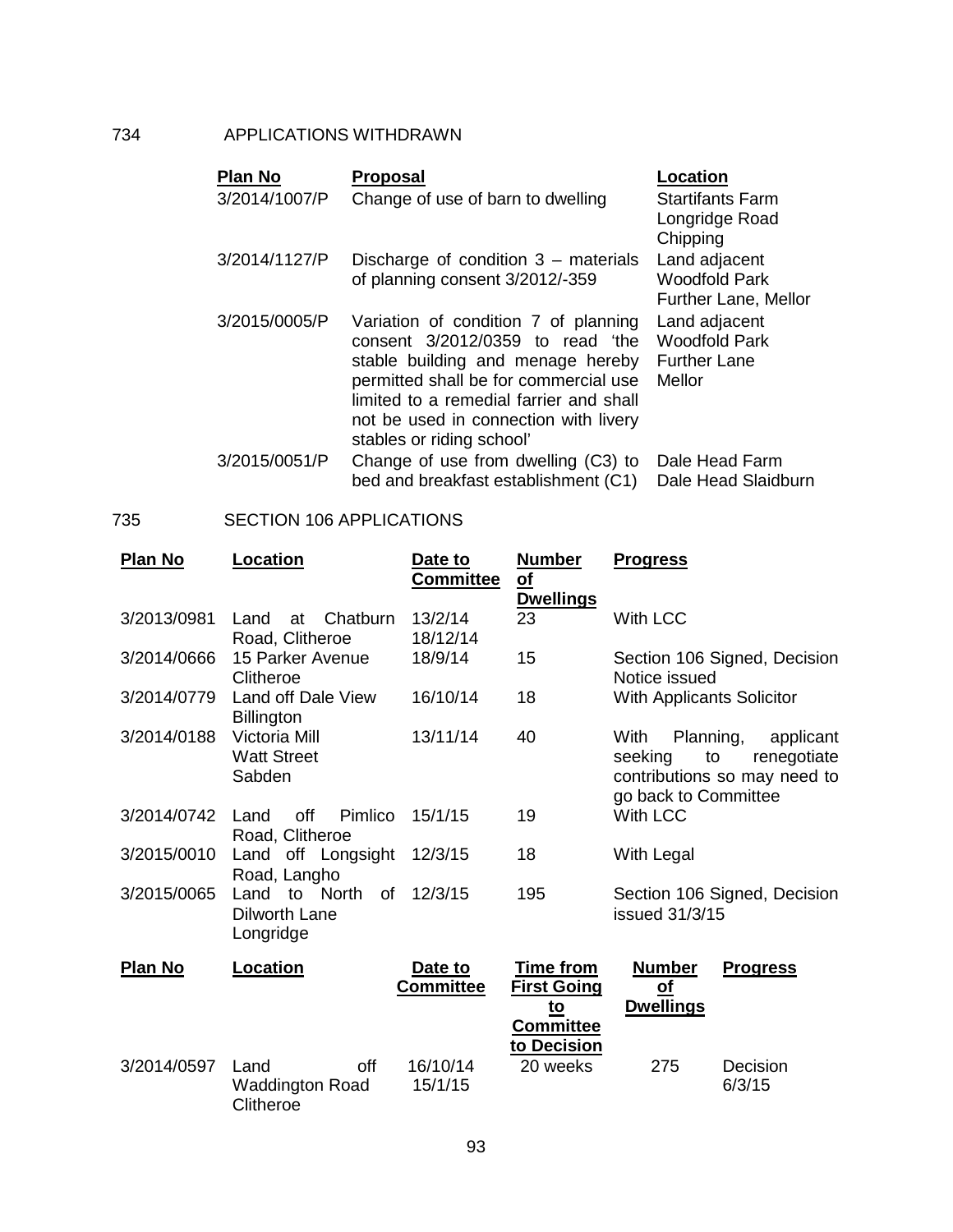| <b>Plan No</b> | Location                                                | Date to<br><b>Committee</b> | <b>Time from</b><br><b>First Going</b><br>to<br><b>Committee</b><br>to Decision | <b>Number</b><br><u>of</u><br><b>Dwellings</b> | <b>Progress</b>                |    |
|----------------|---------------------------------------------------------|-----------------------------|---------------------------------------------------------------------------------|------------------------------------------------|--------------------------------|----|
| 3/2012/0785    | <b>Clitheroe Hospital</b><br>Chatburn Road<br>Clitheroe | 6/12/12                     |                                                                                 | 57                                             | Finally<br>disposed<br>19/3/14 | οf |
| 3/2011/0649    | Calder Vale Park<br>Simonstone                          | 15/3/12                     |                                                                                 |                                                | Finally<br>disposed<br>24/3/15 | οf |

# 736 APPEALS UPDATE

| <b>Application</b><br>No | <b>Date</b><br><b>Received</b> | <b>Applicant</b><br><b>Proposal/Site</b>                            | <b>Type of</b><br><b>Appeal</b> | Date of<br><b>Inquiry/Hearing</b> | <b>Progress</b>                                   |
|--------------------------|--------------------------------|---------------------------------------------------------------------|---------------------------------|-----------------------------------|---------------------------------------------------|
| 3/2013/0722<br>U         | 16/05/14                       | Englands<br>Head<br>Farm Paythorne                                  | <b>WR</b>                       |                                   | Appeal dismissed<br>18/03/15<br>Costs application |
| 3/2014/0394<br>R         | 23/07/14                       | Stoneroyd<br>Haugh<br>Ave<br>Simonstone                             | HH                              |                                   | refused 18/03/15<br>Appeal<br>Allowed<br>11/03/15 |
| 3/2014/0235<br>R         | 29/07/14                       | 20 Chapel Hill<br>Longridge                                         | HH                              |                                   | Allowed<br>Appeal<br>28/03/15                     |
| 3/2014/0258<br>R         | 01/08/14                       | 1 Main Street<br><b>Bolton</b><br>by<br><b>Bowland</b>              | HH                              |                                   | Appeal dismissed<br>17/03/15                      |
| 3/2014/0298<br>R         | 11/08/14                       | Rose<br>Cottage<br><b>Main Street</b><br>Grindleton                 | HH                              |                                   | Awaiting decision                                 |
| 3/2013/1023<br>U         | 29/08/14                       | Land off Kingsmill<br>Avenue, Whalley                               | <b>WR</b>                       |                                   | Awaiting decision                                 |
| 3/2014/0550              | 01/10/14                       | <b>Bradyll House</b><br><b>Franklin Hill</b><br>Old Langho          | <b>WR</b>                       |                                   | Awaiting decision                                 |
| 3/2013/0442<br>R         | 05/11/14                       | <b>Woodfield Farm</b><br>Longsight<br>Road<br>Clayton le Dale       | <b>WR</b>                       |                                   | Appeal dismissed<br>11/02/15                      |
| 3/2014/0705<br>R         | 06/01/15                       | <b>Meadows Farm</b><br>Worston                                      | HH                              |                                   | Appeal dismissed<br>05/02/15                      |
| 3/2014/0793<br>R         | 21/01/15                       | Talbot Fold Barn<br>Talbot<br><b>Bridge</b><br><b>Bashall Eaves</b> | <b>WR</b>                       |                                   | Awaiting decision                                 |
| 3/2014/0592<br>R         | 14/01/15                       | The<br>Moorcock<br>Slaidburn<br>Inn,<br>Road,<br>Waddington         | <b>WR</b>                       |                                   | Awaiting decision                                 |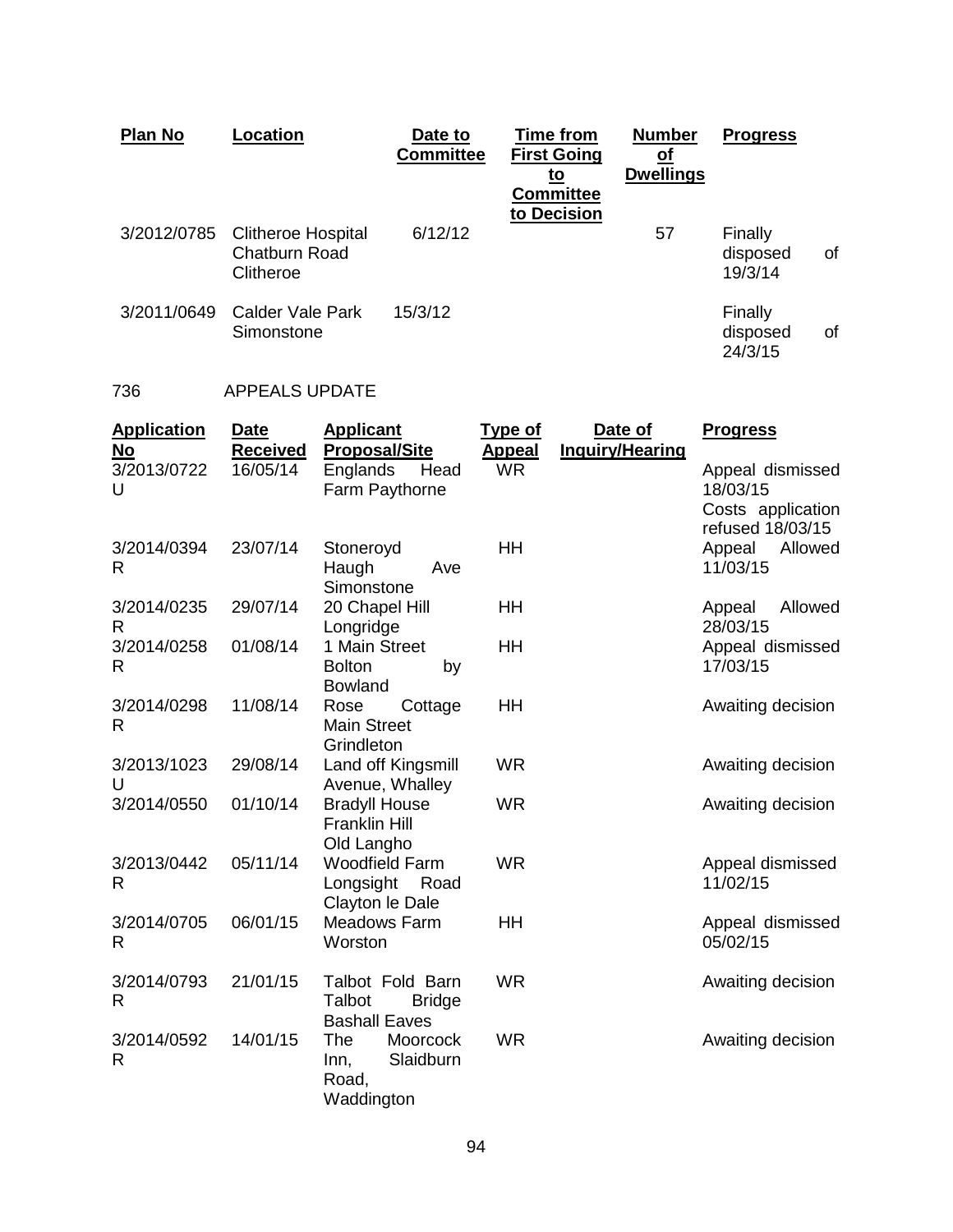| <b>Application</b><br>No    | <b>Date</b><br><b>Received</b>                         | <b>Applicant</b><br><b>Proposal/Site</b>                       | <u>Type of</u><br><b>Appeal</b> | Date of<br><b>Inquiry/Hearing</b> | <b>Progress</b>                                                                   |
|-----------------------------|--------------------------------------------------------|----------------------------------------------------------------|---------------------------------|-----------------------------------|-----------------------------------------------------------------------------------|
| 3/2014/0634<br>R            | 24/12/14                                               | 11<br>Lower<br>Lane<br>Longridge                               | HH                              |                                   | Appeal dismissed<br>05/02/15                                                      |
| 3/2014/0838<br>R            | 22/01/15                                               | <b>Beech House</b><br><b>Alston Lane</b><br>Alston             | HH                              |                                   | Appeal<br>allowed<br>19/03/15                                                     |
| 3/2014/0438<br>$\mathsf{R}$ | 16/01/15<br>but extension<br>given<br>until<br>6/02/15 | Land east of<br><b>Chipping Lane</b><br>Longridge              | Inquiry                         | 20/10/15<br>6 days                | Awaiting<br><b>Inquiry</b><br>date                                                |
| 3/2014/0517<br>R            | 09/02/15                                               | Land to the north<br>of Dilworth Lane<br>Longridge             | Inquiry                         |                                   | Awaiting<br><b>Inquiry</b><br>date                                                |
| 3/2014/0827<br>R            | 12/02/15                                               | 39 Clitheroe Rd<br>Whalley                                     | <b>WR</b>                       |                                   | Awaiting decision                                                                 |
| 3/2014/0312<br>R            | 03/03/15                                               | <b>Time House</b><br>Knowle Green                              | <b>WR</b>                       |                                   | Notification<br>and<br>Questionnaire<br>Statement<br>sent.<br>due 07/04/15        |
| 3/2014/0679<br>$\mathsf{R}$ | 13/03/15                                               | Mill Cottage<br><b>Victoria Terrace</b><br><b>Mellor Brook</b> | <b>WR</b>                       |                                   | Notification<br>and<br>Questionnaire<br>Statement<br>sent.<br>due 17/04/15        |
| 3/2014/0887<br>$\mathsf{R}$ | 12/03/15                                               | <b>Bent House</b><br>Tosside                                   | <b>WR</b>                       |                                   | Notification<br>and<br>Questionnaire<br>Statement<br>sent.<br>due 16/04/15        |
| 3/2014/0684<br>R            | 12/03/15                                               | Meadcroft<br><b>Clitheroe Road</b><br>Whalley                  | <b>WR</b>                       |                                   | Notification<br>and<br>Questionnaire<br><b>Statement</b><br>sent.<br>due 16/04/15 |
| 3/2014/0409<br>$\mathsf{R}$ | 12/03/15                                               | Eatoughs Farm                                                  | <b>WR</b>                       |                                   | Notification<br>and<br>Questionnaire<br><b>Statement</b><br>sent.<br>due 16/04/15 |

737 EXTENSION TO DELEGATION SCHEME IN RELATION TO HERITAGE PARTNERSHIP ARRANGEMENTS, LOCAL DEVELOPMENT ORDERS AND URGENT WORKS NOTICES (LISTED BUILDINGS)

> The Head of Planning Services submitted a report which requested minor changes to the scheme of delegation in relation to the establishment of Heritage Partnership Agreements and Local Development Orders and Urgent Works Notices (Listed Buildings and Conservation Areas) within the borough.

> Committee were reminded that there had been some recent revisions to the delegation scheme with the most recent reports on 18 July 2013 and 10 October 2013 which requested delegation on household prior determination schemes and finally disposed of applications.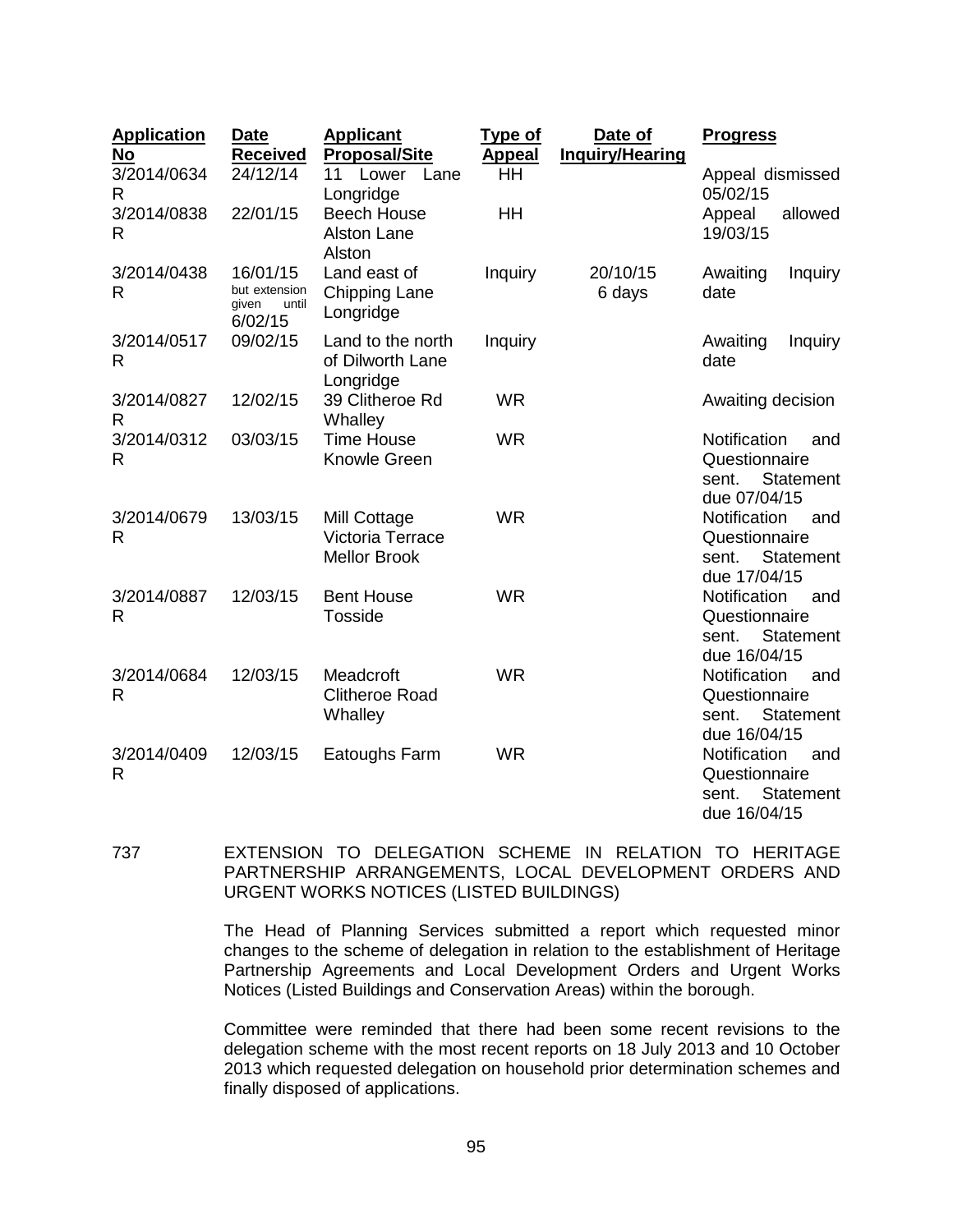Members were also reminded that the Council in connection with British Aerospace Enterprise Zone was designated a Local Development Order for part of the site and also is working with Stonyhurst College and English Heritage to implement a Heritage Partnership Agreement.

Although delegation had been given to the Director of Community Services in relation to the implementation of the Local Development Order and Heritage Partnership Agreement, it was considered that it would be beneficial to ratify these changes in the delegation scheme. In relation to the Heritage Partnership Agreement, this would include determination of consented works applications and Certificate of Lawfulness proposed works.

The Head of Planning Services also referred committee to an additional minor typographical amendment to paragraph 8.

- RESOLVED: That Committee endorse the minor alterations to the delegation scheme to include reference to:
	- Urgent Works Notices (Listed Buildings and Conservation Areas)
	- Local Development Order applications in relation to British Aerospace
	- Heritage Partnership Agreement applications in relation to Stonyhurst College
	- Typographical amendment to paragraph 8

738 HERITAGE PARTNERSHIP ARRANGEMENTS – STONYHURST COLLEGE AND ENGLISH HERITAGE – UPDATE REPORT

> The Head of Planning Services updated Committee in relation to the work with Stonyhurst College and English Heritage on the establishment of a Heritage Partnership Agreement (HPA) in relation to minor Listed Building proposals at Stonyhurst College site and to request that decisions relating to HPA applications and future alterations to the contents of the HPA be delegated to the Director of Community Services and the Head of Planning Services.

> Committee were reminded that in September 2013 this Committee had authorised the Head of Planning Services to work with English Heritage and Stonyhurst College to draw up a Heritage Partnership Agreement in relation to the Stonyhurst College campus site. The Head of Planning Services had met with both English Heritage and representatives from Stonyhurst College and had held detailed discussions on a Conservation Management Plan, a Designation Review and a Heritage Partnership Agreement.

> Committee were reminded that they had previously authorised the Head of Planning Services to enter into a Heritage Partnership Agreement and it would still be necessary for the final details of any HPA to be subject to a formal consultation exercise. One of the important benefits of an HPA was that it would give stakeholders certainty and clarity over future works and establish whether or not listed building consent was required.

RESOLVED: That Committee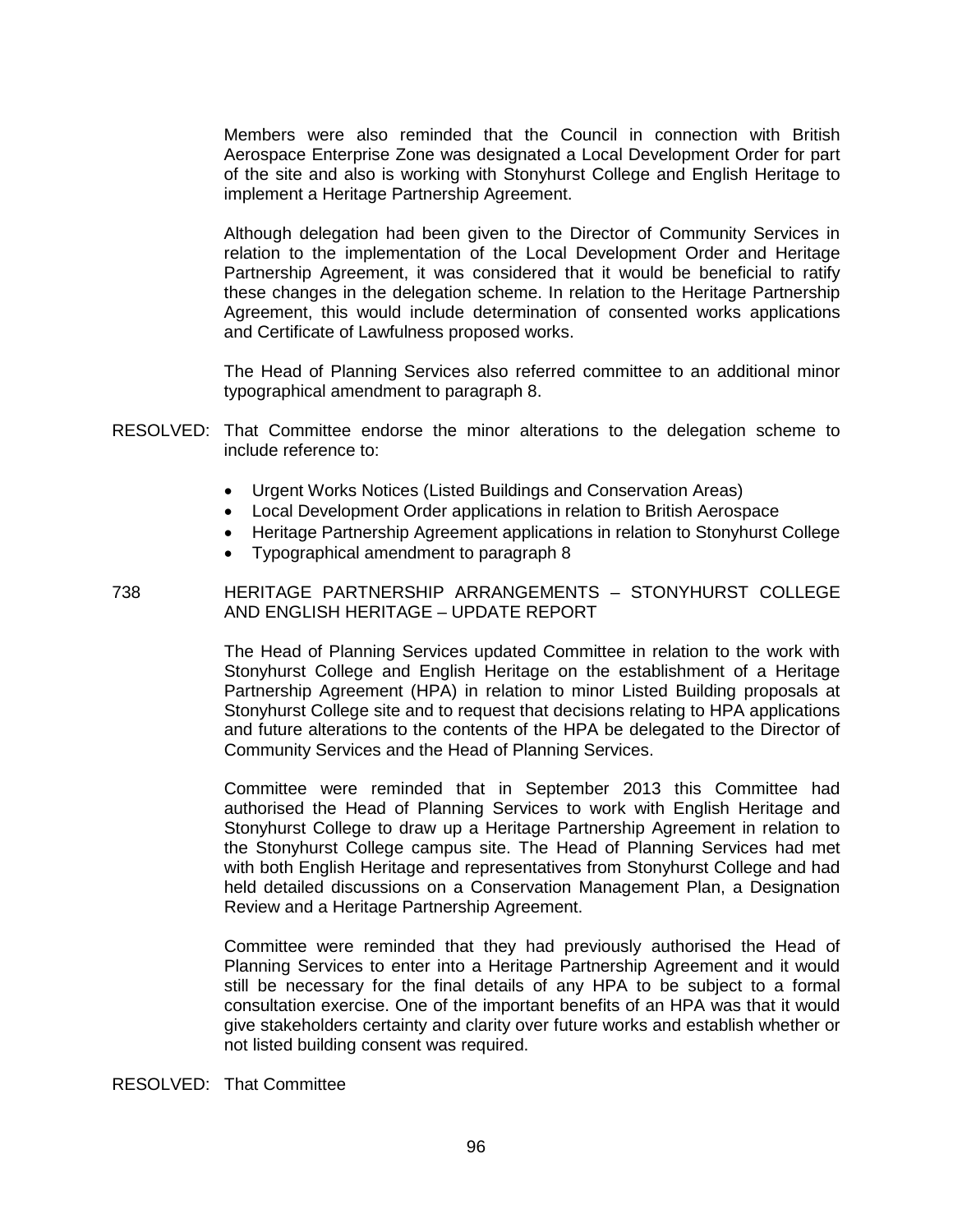- 1. continue to authorise the Head of Planning Services to work with English Heritage and Stonyhurst College to draw up a Heritage Partnership Agreement in relation to the Stonyhurst College campus site; and
- 2. endorse the minor alterations to the delegation scheme dated 10 October 2013 to include reference to all Heritage Partnership applications and authorise changes to the HPA to the Director of Community Services and the Head of Planning Services.
- 739 SAMLESBURY ENTERPRISE ZONE PROPOSED MASTERPLAN AND LOCAL DEVELOPMENT ORDERS UPDATE

The Head of Planning Services provided Committee with an update on the ongoing work in relation to the proposed Masterplan and Local Development Order at Samlesbury and requested authorisation for the eventual submission of the final document to the Secretary of State.

RESOLVED: That the report be noted.

#### 740 APPEALS

- (a) 3/2013/0442/P Change of use of approved garage, store and office accommodation to reinstate original dwelling at Woodfield Farm, Longsight Road, Clayton-le-Dale – appeal dismissed.
- (b) 3/2014/0394/P Single storey extension to the south elevation at Stoneroyd, Haugh Avenue, Simonstone – appeal allowed with conditions.
- (c) 3/2014/0258/P Conservation area consent proposed ground floor rear extension to a dwelling to create improved living space at 1 Main Street, Bolton-by-Bowland – appeal dismissed.
- (d) 3/2013/0722/P Erection of one 500kw wind turbine with a tip height of 67.9m and all associated works at Englands Head Farm, Paythorne – appeal dismissed. Application for costs – refused.
- (e) 3/2014/0838/P Two storey side extension at Beech House, Alston Lane, Alston – appeal allowed with conditions.
- (f) 3/2014/0235/P Erection of a two storey rear extension to provide family room and en-suite at first floor level, 20 Chapel Hill, Longridge – appeal allowed with conditions.
- 741 EXCLUSION OF PRESS AND PUBLIC
- RESOLVED: That by virtue of the next item being exempt information under Category 3 of Schedule 12A of the Local Government Act 1972 the press and public be now excluded from the meeting.